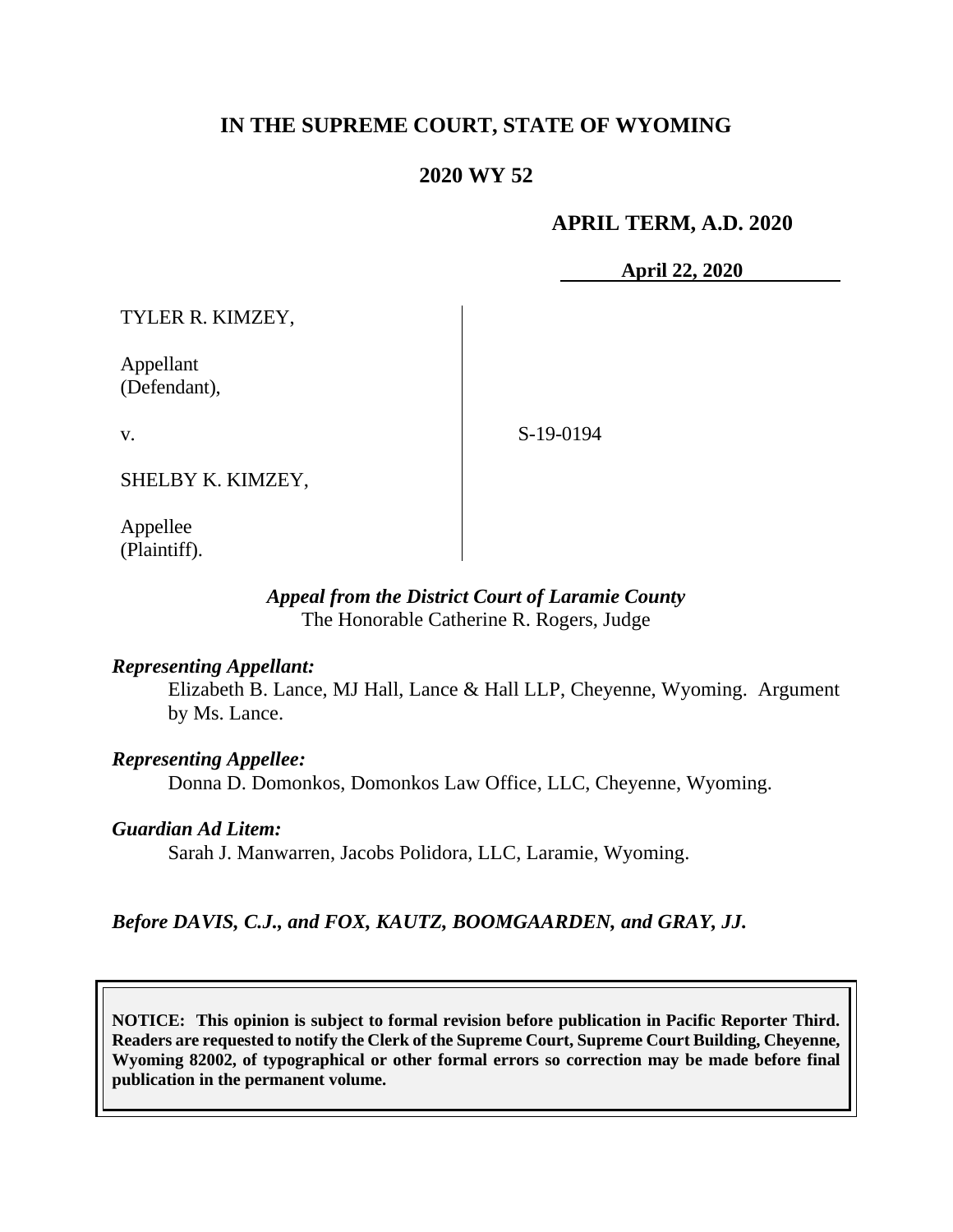## **KAUTZ, Justice.**

[¶1] Tyler R. Kimzey (Father) and Shelby K. Kimzey (Mother) divorced in October 2017, when they both lived in Laramie County, Wyoming. They stipulated Mother would have primary custody of their two children and Father would have reasonable visitation. They also agreed Father would pay child support in an amount less than the child support guidelines provided. In Spring 2018, Mother decided to move with the children to Arizona and Father filed a petition to modify custody. The district court appointed a guardian ad litem (GAL) to represent the best interests of the children. After a trial, the district court increased Father's child support obligation, denied his petition to modify custody, and refused to modify visitation.

[¶2] Father contests the district court's rulings on all issues. The GAL filed a brief in support of Father's position regarding custody of the children. The GAL also challenges how the district court enforced the time limits at the trial and the court's failure to make findings regarding the GAL's recommendation. We conclude the district court did not abuse its discretion by denying Father's petition to modify custody; however, it did abuse its discretion by increasing child support and refusing to modify visitation. The district court did not err in its treatment of the GAL.

[¶3] We affirm in part, and reverse and remand in part.

### **ISSUES**

- [¶4] The issues on appeal are:
	- 1. Did the district court abuse its discretion by modifying child support?
	- 2. Did the district court abuse its discretion by concluding modification of custody was not in the children's best interests?
	- 3. Did the district court abuse its discretion by refusing to modify visitation?
	- 4. Did the district court err by cutting short the GAL's closing argument and/or by failing to make findings regarding the GAL's recommendation?

### **FACTS**

[¶5] Mother and Father married in 2011 and had two children, TKK (born in 2012) and KBK (born in 2014). Mother filed for divorce in September 2017, and the parties entered into a stipulated divorce decree a month later, in October 2017. Under the terms of the stipulated decree, Mother received primary custody of the children, subject to Father's right to visitation every other weekend on a year-round basis or, when Father had "weekend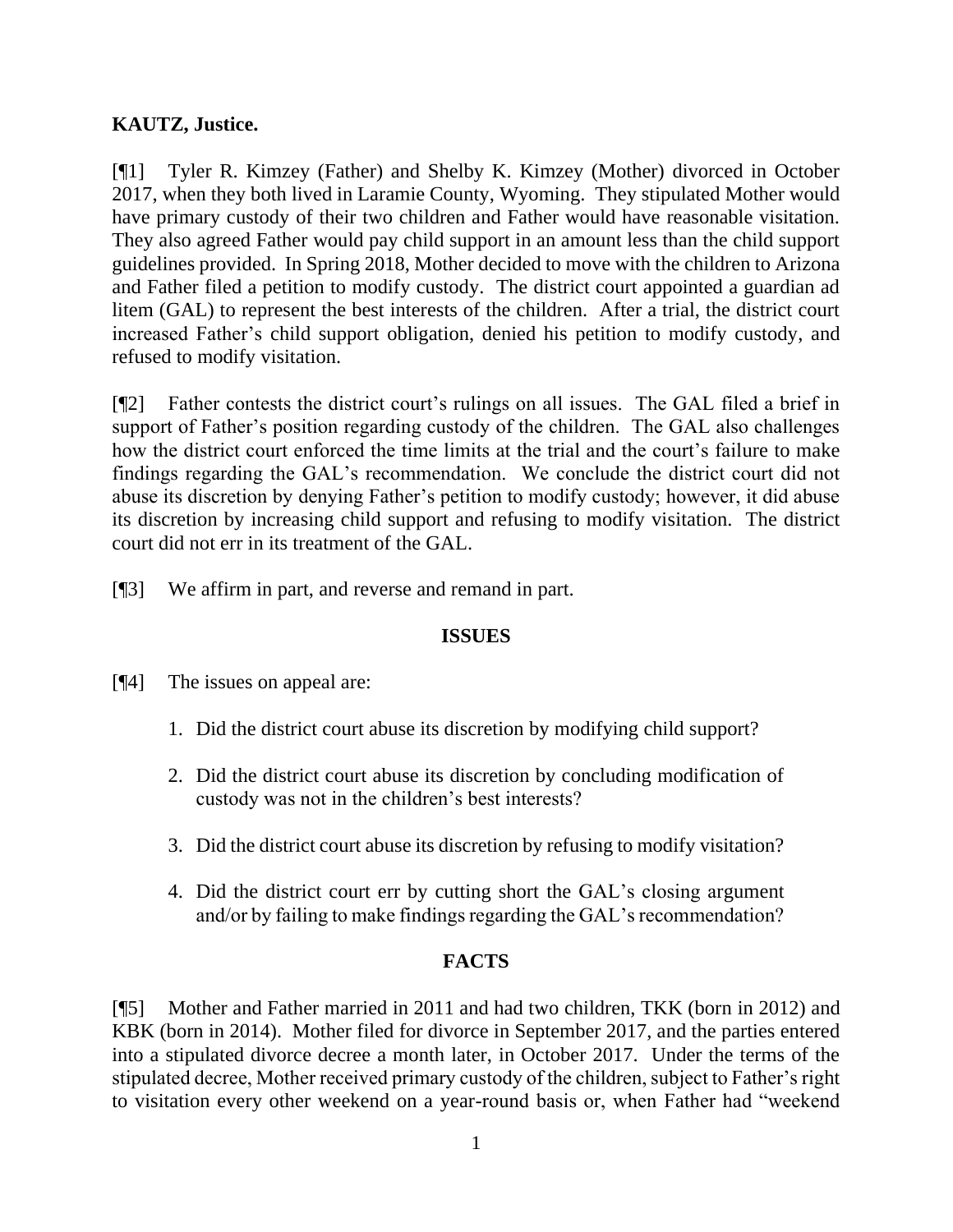commitments i.e., coaching," he was "entitled to exercise visitation overnight on Wednesday in lieu of weekend visitation." Holiday visitation generally followed the Standard Visitation Order, but the parties agreed to split "the day" of major holidays, including Thanksgiving Day, Christmas Day and the children's birthdays. Each party was also entitled to two full weeks of uninterrupted time with the children during the summer. With regard to child support, the parties stipulated to their respective net incomes and agreed Father would pay \$1,000 per month, which was a downward deviation from the presumptive monthly amount of \$2,923 under the child support guidelines. Mother also received \$2,000 per month in alimony under the decree.

[¶6] For the first several months after the divorce, the parties lived in Laramie County. The oldest child, TKK, attended kindergarten in Carpenter, Wyoming. He received services at school pursuant to an Individualized Educational Program (IEP). TKK previously had been diagnosed with Autism Spectrum Disorder by the Neuro Development Center of Colorado. However, by the end of his kindergarten year, his diagnosis had been changed to Attention Deficit Hyperactivity Disorder (ADHD) with a speech/language disorder.

[¶7] TKK struggled with core academic subjects, fine motor skills, speech, and language. His classroom teacher reported TKK did not respond well to change in his routine or schedule. He frequently left the classroom if he did not like what the class was doing. The teacher also said he was "rough" and "aggressive" with his classmates. TKK received inschool suspension in March 2018 for hitting a child and for choking another student by dragging him or her by the hood. The teacher stated that, on occasion, TKK's behavioral problems were significant. She noted, however, that he made a great deal of progress, both academically and behaviorally, by the end of his kindergarten year in Carpenter.

[¶8] KBK also had some behavioral issues at daycare and preschool while living in Laramie County. On November 7, 2017, he was "kicked out" of daycare in Pine Bluffs for the day because of his poor behavior. After that, Father kept the child with him during the day until Mother enrolled him in the Montessori School of Cheyenne. KBK attended the Montessori School from January through May 2018. According to the director of the school, KBK would occasionally be brought into the office for bad behavior and Mother would be called "to either come talk to him or to come get him." On one occasion, KBK punched another child in the face and he was sent home.

[¶9] Between November 2017 and July 2018, Father had more contact with the children than the decree provided. During each of those months, Father saw the kids from 11 to 21 days. He often took TKK to and from school and, when KBK was not in school, he took him to work during the day. Sometime in Spring 2018, Father learned Mother was contemplating moving out of state with the children, prompting him to file a petition to modify the decree to give him primary custody. He also requested child support be addressed in accordance with any change of custody.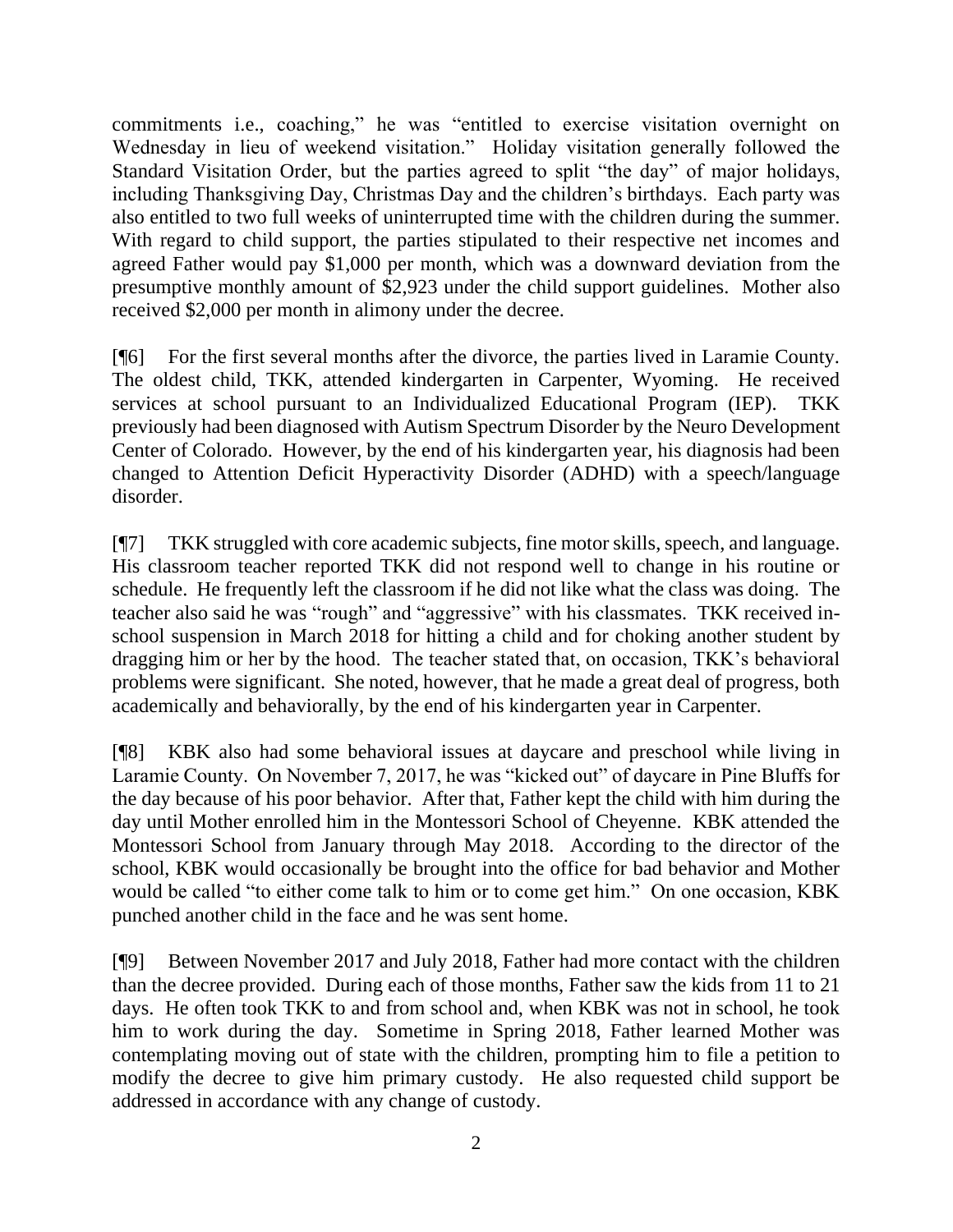[¶10] Mother moved to Arizona with the children in July 2018. TKK began school at a charter school close to their new home. The parties made the joint decision to have him repeat kindergarten. TKK received special education services at the charter school pursuant to an IEP, but less overall minutes of services than he had received in Carpenter. He had some behavioral problems at school, resulting in several conduct referrals and disciplinary actions. KBK was removed from daycare in Arizona because of his poor behavior.

[¶11] The district court held a two-day trial on Father's modification petition. Mother and Father each received five hours and the GAL received two hours to present their cases. The parties testified about their relationships with the children and the children's experiences in Wyoming and in Arizona. Both parties presented expert testimony about their respective incomes. The GAL cross-examined witnesses and recommended the district court award primary custody to Father.

[¶12] Later, the district court verbally announced its ruling. It concluded there was a material change of circumstances to reopen the custody portion of the decree due to Mother's relocation and the conditions surrounding it. However, it decided it was in the children's best interests for Mother to retain primary custody. The court ruled that, even though the children were being harmed by the current visitation order, there was not enough information in the record to modify it. It also concluded there was a material change of circumstances regarding child support and increased Father's obligation from \$1,000 to \$9,980 per month. Father appealed, and the GAL filed a brief in his support.

### **DISCUSSION**

### *1. Child Support*

[¶13] "In general, determinations concerning child support are left to the district court's sound discretion." *Bagley v. Bagley,* 2013 WY 126, ¶ 6, 311 P.3d 141, 143 (Wyo. 2013). Therefore, we review the district court's order on child support for an abuse of discretion. *Id.*; *Stevens v. Stevens,* 2014 WY 23, ¶ 8, 318 P.3d 802, 805-06 (Wyo. 2014) (quoting *Bingham v. Bingham,* 2007 WY 145, ¶ 10, 167 P.3d 14, 17-18 (Wyo. 2007)). "A court does not abuse its discretion unless it acts in a manner which exceeds the bounds of reason under the circumstances." *Stevens,* ¶ 8, 318 P.3d at 806 (quoting *Bingham,* ¶ 10, 167 P.3d at 17-18) (some quotation marks and citations omitted). We review de novo any questions of law regarding child support determinations. *See Walker v. Walker,* 2013 WY 132, ¶ 44, 311 P.3d 170, 179 (Wyo. 2013) (citing *Swaney v. Dep't of Family Servs.,* 2011 WY 105, ¶ 3, 256 P.3d 514, 515 (Wyo. 2011)).

[¶14] As we stated above, the stipulated decree entered in October 2017 required Father to pay \$1,000 per month in child support, which was a downward deviation from the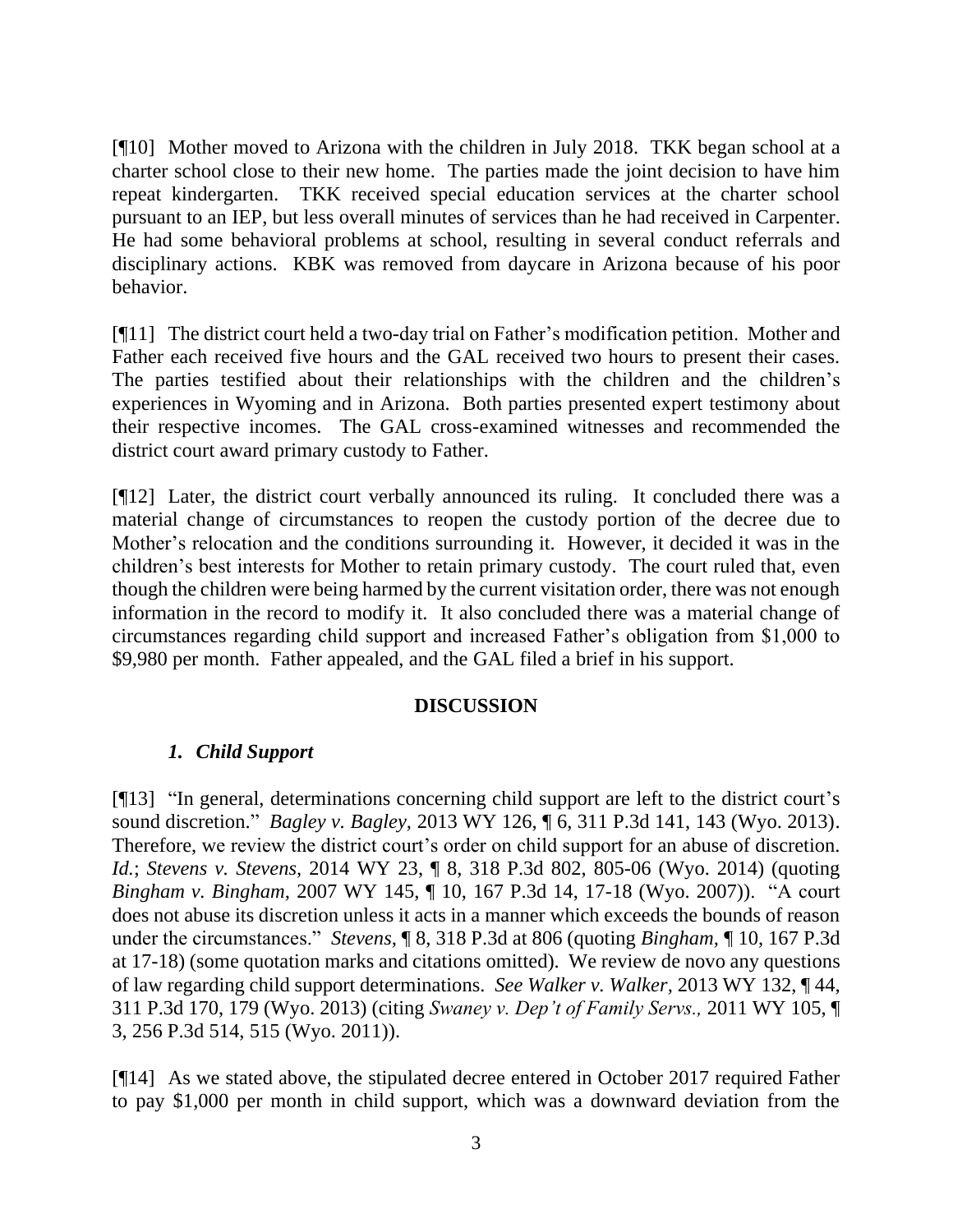presumptive child support under the guidelines. In arriving at the stipulated support amount, the parties agreed on their net incomes and that, based upon those figures, Father's presumptive child support would be \$2,923 per month. In addition, Father "agreed to be solely responsible for the children's medical, dental, educational, and extracurricular activities."

[¶15] Father's petition for modification requested that child support be calculated under the child support guidelines "in accordance with any [custody] modification." Mother did not request modification of Father's child support obligation. As we explain in detail below, the district court decided not to change custody (and we affirm that decision). However, it concluded modification of Father's child support obligation was warranted.

[¶16] Generally, a final judgment binds the parties and *res judicata* prevents re-litigation of matters decided therein. *See, e.g.*, *Ready v. Ready,* 2003 WY 121, ¶ 11, 76 P.3d 836, 839 (Wyo. 2003); *Smith v. Smith,* 895 P.2d 37, 41 (Wyo. 1995); *Pauling v. Pauling,* 837 P.2d 1073, 1075-76 (Wyo. 1992). A final judgment regarding child support may, however, be reopened under § 20-2-311(a):

> (a) Any party . . . may petition for a review and adjustment of any child support order that was entered more than six (6) months prior to the petition or which has not been adjusted within six (6) months from the date of filing of the petition for review and adjustment. . . . The court shall require the parents to complete a verified financial statement on forms approved by the Wyoming supreme court, and shall apply the presumptive child support set out in this article in conducting the review and adjustment. If, upon applying the presumptive child support to the circumstances of the parents or child at the time of the review, the court finds that the support amount would change by twenty percent (20%) or more per month from the amount of the existing order, the court shall consider there to be a change of circumstances sufficient to justify the modification of the support order. The provisions of this section do not preclude a party . . . from bringing an action for modification of a support order, based upon a substantial change of circumstances, at any time. . . .

[¶17] The court found Father's income was substantially higher than the amount stipulated to by the parties; therefore, his presumptive support amount would change by more than twenty percent (20%). It concluded that was a sufficient basis to reopen child support under § 20-2-311(a).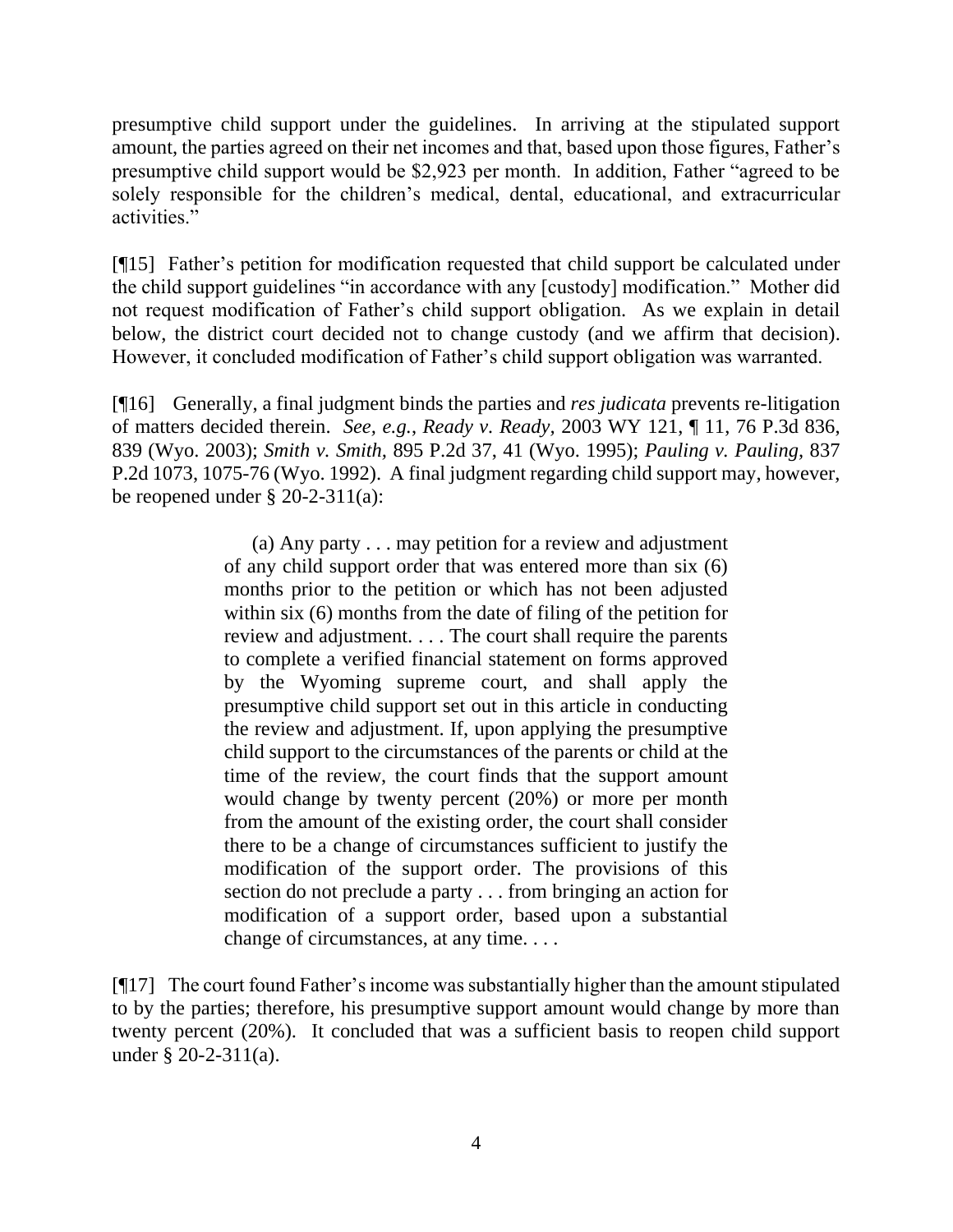[¶18] The district court failed to consider the specific requirement for modification of a child support order when the parties previously stipulated to a child support amount which deviated from the child support guidelines. We explained in *Sharpe v. Sharpe,* 902 P.2d 210, 213-14 (Wyo. 1995):

> A . . . narrow rule regarding the petitioner's burden of proving a change in circumstances warranting modification of child support was recently announced in *Smith v. Smith,* 895 P.2d 37 [(Wyo. 1995)]. There we held that when parties enter into a stipulation or agreement which is approved by the court and that stipulation or agreement includes a stipulated amount of child support which deviates from guidelines in existence at the time the judgment was entered, to justify modification of the child support order, the parties must show some material change of circumstance other than, and in addition to, the fact that a deviation exists. . . .

> This policy is consistent with our view that child support agreements entered into by the parties are favored by the courts. However, even though a stipulation is an agreement between the parties, it is not a contract; and contract law has no place in the consideration of child support agreements. The primary consideration regarding child support agreements is the best interests of the children—contract law cannot abrogate this controlling consideration. When the parties agree to child support amounts, and the judgment incorporates such agreement, the district court adopts and incorporates the agreement based upon representations of the parties and based upon the finding that their agreement as to child support is in the best interests of the children. This rule also lends integrity to stipulations voluntarily entered into by the parties and adheres to the doctrine of finality of judgments which is supported by the doctrine of *res judicata.* This diminishes the needless relitigation of that which has already been decided by the district court.

(other citations omitted). Therefore, in instances where "the parties have arrived at an agreement as to child support previously, even when the support agreed to deviates by more than twenty percent from the presumptive guidelines, the petitioner must introduce other evidence of a material change in circumstances, in order to justify a modification." *Wright v. Wright,* 5 P.3d 61, 63 (Wyo. 2000).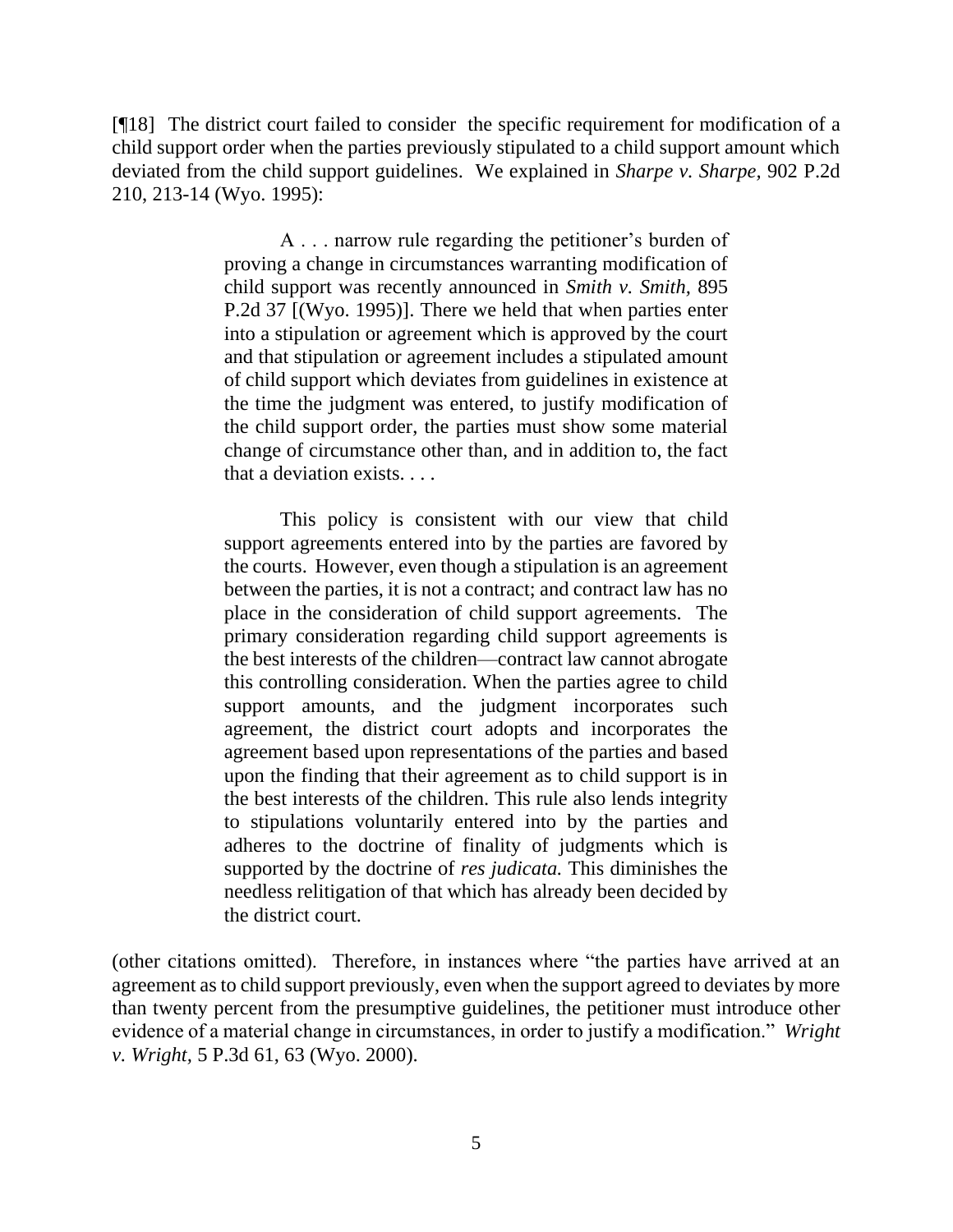[¶19] In concluding there was a material change of circumstances to reopen the child support order in this case, the district court stated: "[T]he evidence at the evidentiary hearing on the modification demonstrated that a material change in circumstances related to child support existed in that both parties' income has changed, particularly [the Father's]." It continued by stating there was "a material change in circumstances here, as it concerns the parties' monthly income, for purposes of calculation of child support, between the figure that was used for [Father's] income in the 201[7] stipulated decree and the figures testified to by the certified public accountants at trial." It then proceeded to recalculate Father's child support obligation using the child support guidelines.

[¶20] The district court's reliance upon the change in the parties' incomes as the material change of circumstances to modify child support was clearly contrary to *Smith, Sharpe* and *Wright*. Mother claimed at oral argument that the figure used as Father's net income in the stipulated decree was incorrect, so the district court was permitted to revisit the child support order. "[A] court may grant relief from a stipulation for various reasons, including fraud, misrepresentation or mistake." *Downs v. Homax Oil Sales, Inc.,* 2018 WY 71, ¶ 30, 421 P.3d 518, 526 (Wyo. 2018) (citing 73 Am. Jur. 2d *Stipulations* § 13 (2018)). Mother made no request to set aside the parties' child support stipulation to correct a mistake or for any other reason. Therefore, no basis existed for the district court to disregard the stipulated amounts.

[¶21] Mother further argues that once the district court found a material change of circumstances which warranted reopening the child custody portion of the case, i.e., Mother's relocation and its attendant circumstances, it had the authority to consider all issues having to do with the best interests of the children. She relies upon *Booth v. Booth,*  2019 WY 5, 432 P.3d 902 (Wyo. 2019), to support her argument. The district court in *Booth* entered a divorce decree incorporating the parties' agreement that the father would have visitation in the mother's home on alternating weekends, Tuesday evenings, every other spring break, and four consecutive weeks each summer. *Id.,* ¶¶ 3-4, 432 P.3d at 905. The agreement "led to a rancorous situation," and the father filed a petition to modify the decree, alleging, in part, that the parents' inability to get along during visitation was a material change in circumstances. *Id.*,  $\P$  5-6, 432 P.3d at 905. The mother agreed there had been a material change of circumstances because visitation in her home was no longer feasible. *Id.,* ¶ 6, 432 P.3d at 905-06.She asked that the decree be modified so the father would exercise visitation elsewhere in the county. *Id.* 

[¶22] The district court found there was a material change of circumstances because the visitation arrangement was not working. *Id.,* ¶ 20, 432 P.3d at 908-09. It entered an order stating father could exercise his visitation anywhere he wanted except at the mother's home. *Id.,* ¶ 10, 432 P.3d at 907. However, the court did not stop there. It ordered that the father would have visitation every other weekend "except if there was a three-day weekend in the month, in which case he could opt out of his normal weekend visitation and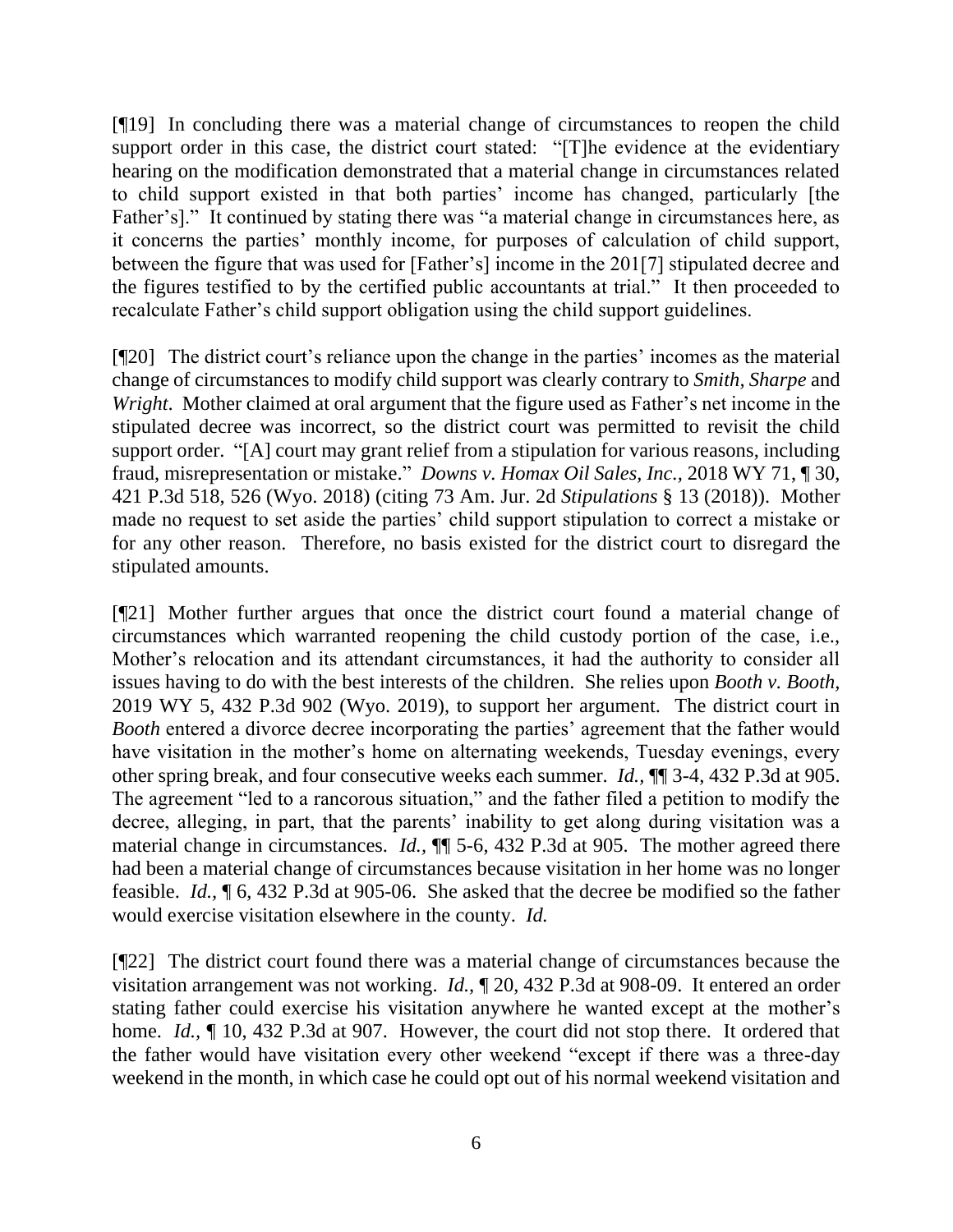use the three-day weekend instead." *Id.* It also ordered the father would have visitation every spring break and the entire summer except for two weeks. *Id.*

[¶23] The mother argued on appeal that the district court was limited by the parties' pleadings to ordering a different location for visitation and it could not change the visitation schedule. *Id.,* ¶ 21, 432 P.3d at 909. We rejected that argument, stating: "Once a material change in circumstances has been found, a court may consider all factors that affect the best interests of the children, and is not limited to the factors identified by the parties." In this case, Mother claims that, under *Booth*, the district court was authorized to modify any aspect of the divorce decree, including child support, once it found a material change of circumstances regarding custody.

[¶24] *Booth* clearly did not go that far. It simply found that, once the visitation order was reopened because there was a material change of circumstances, the district court could modify it in the best interests of the children. Child support was not an issue in *Booth,* and this Court made no mention of it in the opinion. If we interpreted *Booth* as Mother argues, the rule for modifying stipulated child support orders as set out in *Smith, Sharpe* and *Wright*  would essentially be nullified.

[¶25] Had the district court awarded primary custody to Father, that would be a material change in circumstances other than a change in presumptive child support which would justify changing the stipulated decree. *See, e.g.*, *McCulloh v. Drake,* 2005 WY 18, ¶ 24, 105 P.3d 1091, 1096 (Wyo. 2005); *Zupan v. Zupan,* 2016 WY 78, ¶ 8, 377 P.3d 770, 774 (Wyo. 2016) (a material change in circumstances justifying reopening a child support order occurs when custody is modified). No such change occurred in this case because the district court did not modify custody. While there may be other ways a material change of circumstances regarding child support could be shown, neither the district court nor Mother have identified such in this case. *See* § 20-2-311(a) (a party can bring "an action for modification of a support order, based upon a substantial change of circumstances, at any time").

[¶26] The district court abused its discretion by reopening the stipulated child support order without requiring Mother to show a change in circumstances regarding child support other than a 20% change in the presumptive support amount.

# *2. Child Custody*

[¶27] Father asserts the district court improperly denied his request to modify the decree to award him primary custody of TKK and KBK. We review the district court's child custody order for an abuse of discretion.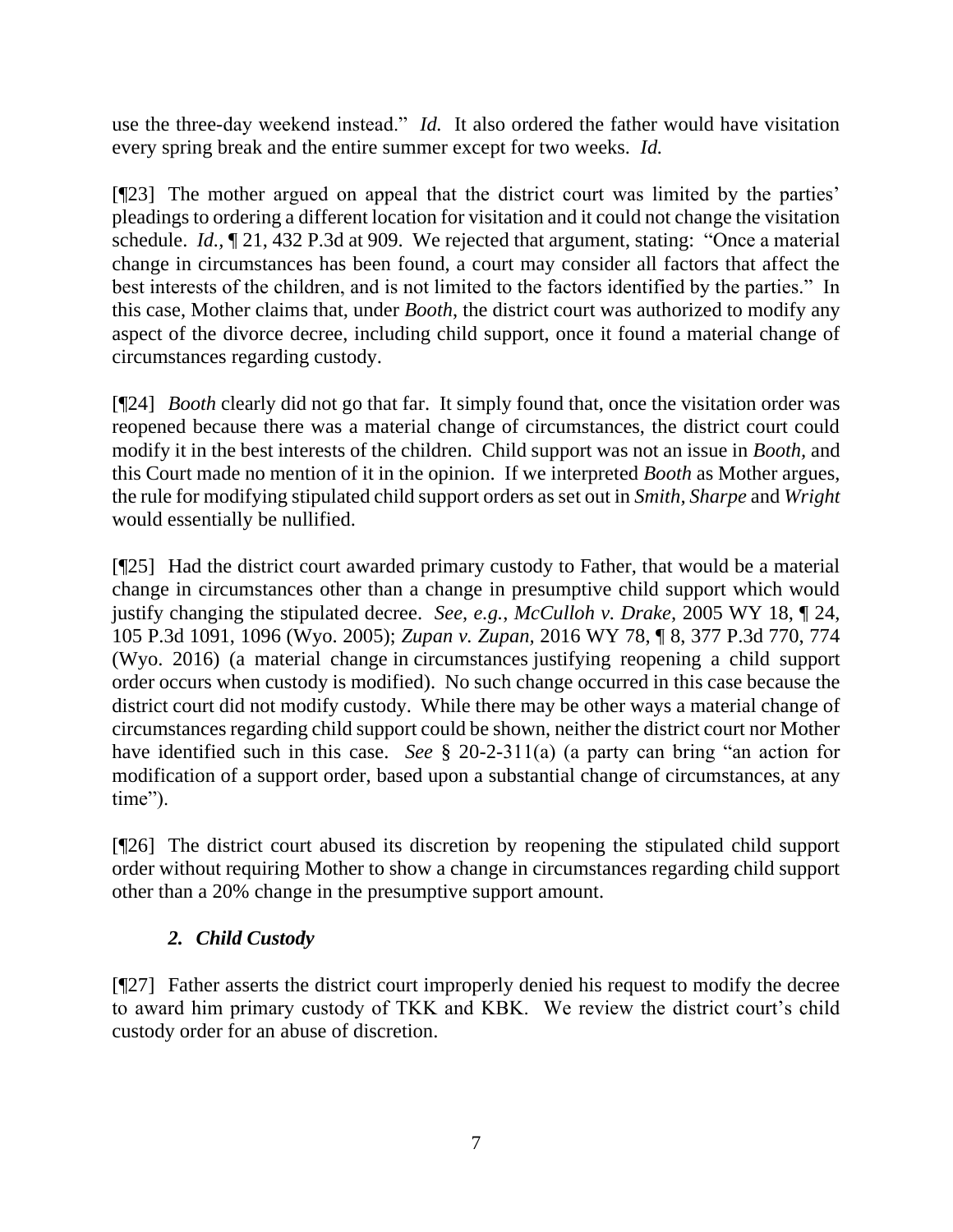It has been our consistent principle that in custody matters, the welfare and needs of the children are to be given paramount consideration. We do not overturn the decision of the trial court unless we are persuaded of an abuse of discretion or the presence of a violation of some legal principle. . . . A court does not abuse its discretion unless it acts in a manner which exceeds the bounds of reason under the circumstances. Our review entails evaluation of the sufficiency of the evidence to support the district court's decision, and we afford the prevailing party every favorable inference while omitting any consideration of evidence presented by the unsuccessful party. Findings of fact not supported by the evidence, contrary to the evidence, or against the great weight of the evidence cannot be sustained. Similarly, an abuse of discretion is present when a material factor deserving significant weight is ignored.

*Stevens v. Stevens,* 2014 WY 23, ¶ 8, 318 P.3d 802, 805-06 (Wyo. 2014) (quoting *Bingham v. Bingham,* 2007 WY 145, ¶ 10, 167 P.3d 14, 17–18 (Wyo. 2007)).

*Jacobson v. Kidd,* 2018 WY 108, ¶ 14, 426 P.3d 813, 820 (Wyo. 2018) (quoting *Meehan-Greer v. Greer,* 2018 WY 39, ¶ 14, 415 P.3d 274, 278-79 (Wyo. 2018) (other citations and quotation marks omitted)).

[¶28] Wyo. Stat. Ann. § 20-2-204(c) (LexisNexis 2019) sets out the statutory requirements for modification of custody and visitation orders:

> (c) A court having jurisdiction may modify an order concerning the care, custody and visitation of the children if there is a showing by either parent of a material change in circumstances since the entry of the order in question and that the modification would be in the best interests of the children pursuant to W.S.  $20-2-201(a)$ .

[¶29] Because of the *res judicata* effect afforded custody orders, a finding of a material change of circumstances since entry of the decree is a threshold requirement. *Bishop v. Bishop,* 2017 WY 130, ¶ 11, 404 P.3d 1170, 1173 (Wyo. 2017) (quoting *Hanson v. Belveal,* 2012 WY 98, ¶ 18, 280 P.3d 1186, 1193 (Wyo. 2012) (other citations omitted)). "[T]o be considered material and justify reopening the decree, the change in circumstances must affect the welfare of the children." *Jacobson,* ¶ 17, 426 P.3d at 821. *See also, Hanson,* ¶ 34, 280 P.3d at 1197.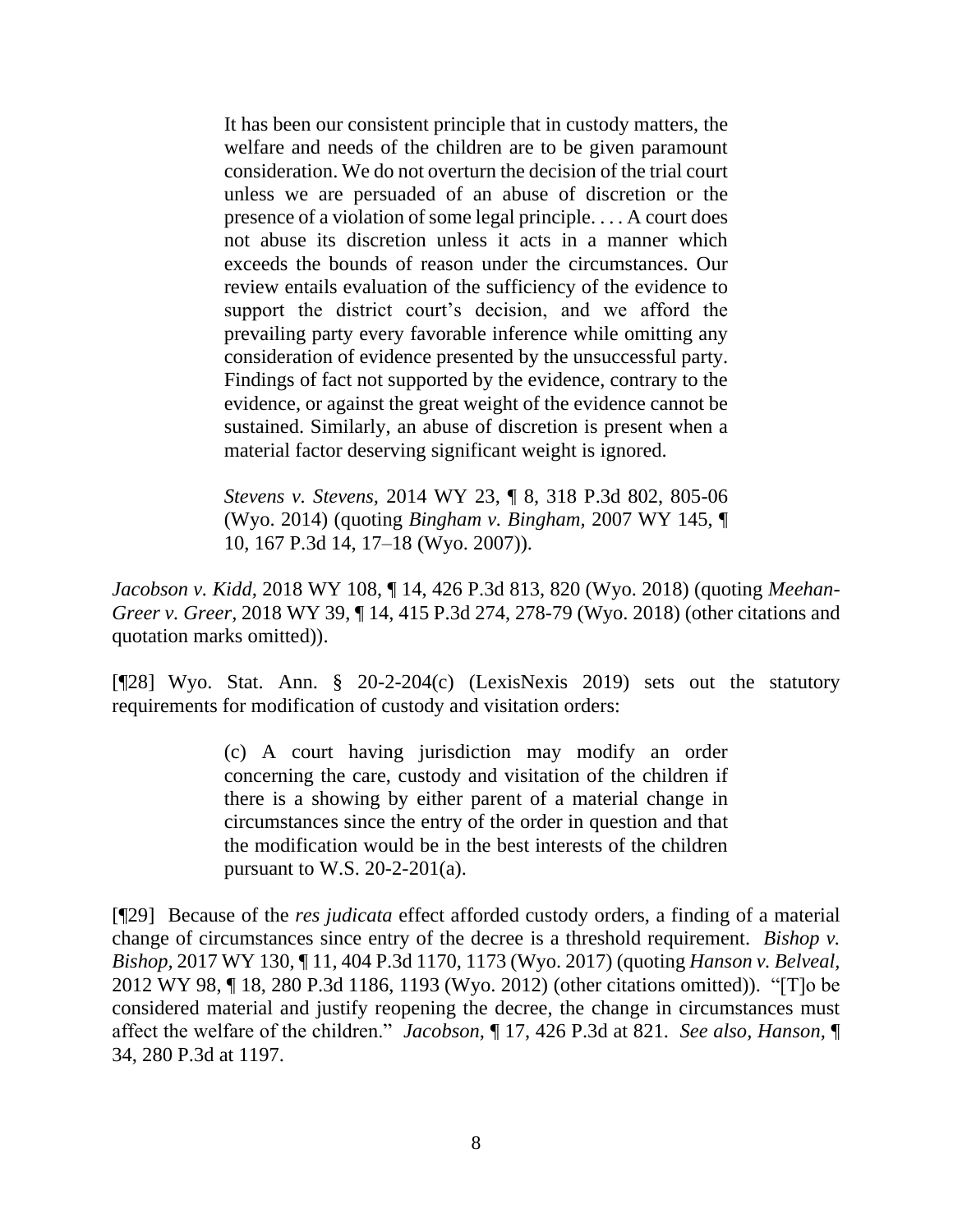[¶30] The district court concluded Mother's move with the children to Arizona and its attendant circumstances constituted a material change of circumstances since the decree and warranted reopening the custody determination. It identified several facts as establishing a material change of circumstances. The court noted that at the time of the decree and before the move, Father had spent significantly more time with the children than the decree mandated. It also recounted the children's behavioral and social problems at school and daycare in Laramie County, noting, however, that TKK's kindergarten teacher testified he had improved during the 2017/2018 academic year. The district court recited Mother's reasons for moving to Arizona, which included attending school at Arizona State University (ASU), providing TKK with more services for his special needs, and distancing herself from Father so she could parent without his control. With regard to Mother's stated reasons for moving, the district court observed:

> But the evidence at trial belied some of Mother's rationalizations for the move. The evidence at trial was that since the move to Arizona, Mother only attended school online and has only completed one college class. That TKK no longer even has an autism diagnosis and, in fact, may not even have had one when Mother moved with the children to Arizona and that, in his current school environment, TKK has access to fewer special resources than he did when he was . . . enrolled in school in Laramie County.

> In addition, Mother's move has caused the minor children, both of whom continue to struggle socially and behaviorally, to be exposed to constant travel, disruption, and changes in environment just to be able to spend time with both parents.

> The court finds that Mother's decision-making in connection with the move is questionable. All of those facts, when taken together, certainly constitute a material change in circumstances that would cause the [c]ourt to reopen the custody determination. $<sup>1</sup>$ </sup>

(footnote added).

[¶31] Neither party contests the district court's determination that the situation associated with Mother's move from Laramie County to Arizona was a material change in circumstances. Indeed, we stated in *Arnott v. Arnott,* 2012 WY 167, ¶ 40, 293 P.3d 440,

 $1$ . The district court's order identified the parties by name. Throughout this opinion, we have changed the names to "Mother" and "Father" without bracketing for ease of reading.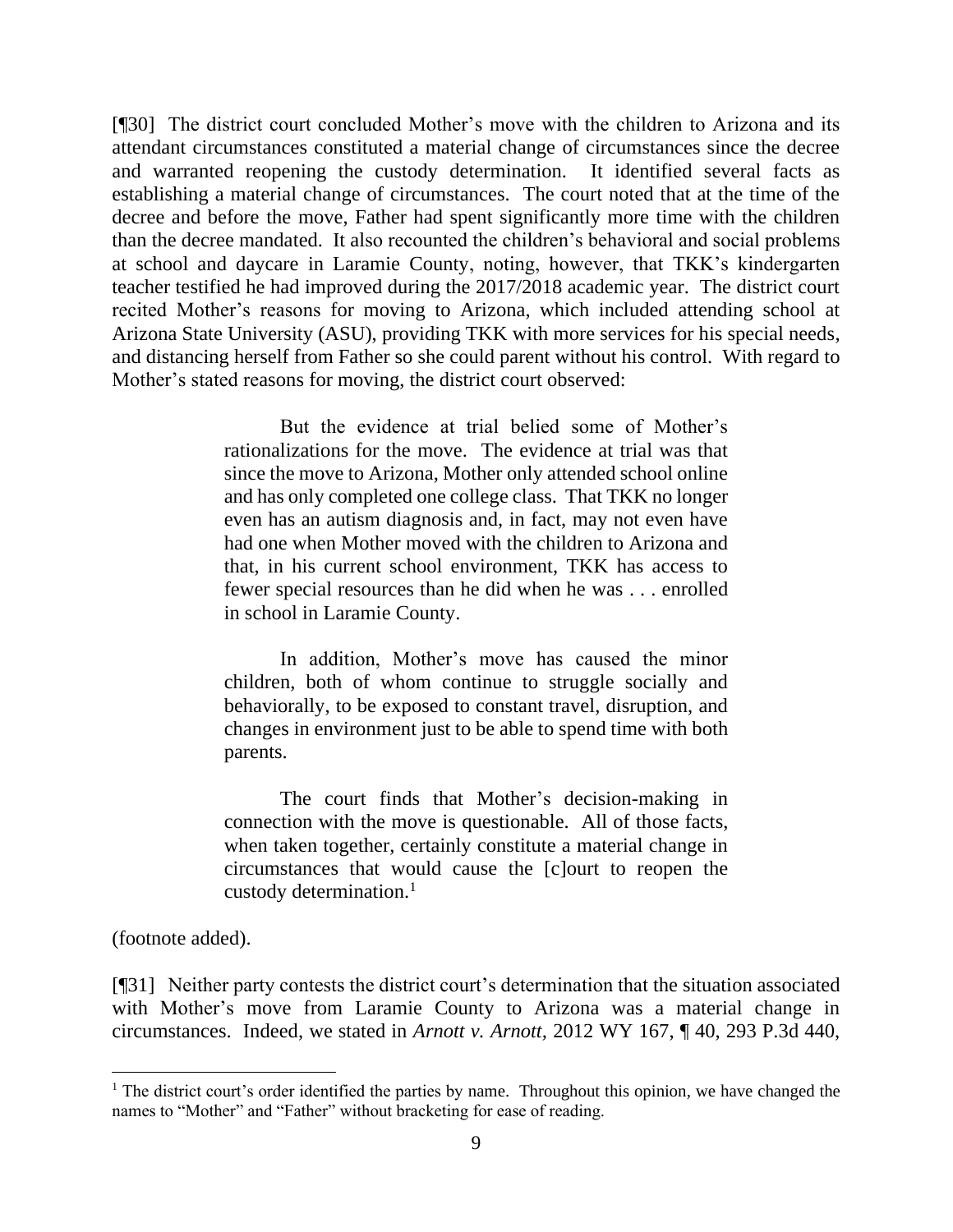458 (Wyo. 2012), relocation of a custodial parent and factors "derivative" of that relocation may constitute a material change of circumstances.

[¶32] A material change of circumstances does not necessarily warrant a change of custody. *Jensen v. Milatzo-Jensen,* 2013 WY 27, ¶ 12, 297 P.3d 768, 773 (Wyo. 2013); *Arnott,* ¶ 41, 293 P.3d at 458. It simply means the court must turn its attention to the best interests of the children. *Id.* This analysis is guided by Wyo. Stat. Ann. § 20-2-201(a) (LexisNexis 2019):

> In determining the best interests of the child, the court shall consider, but is not limited to, the following factors:

> (i) The quality of the relationship each child has with each parent;

> (ii) The ability of each parent to provide adequate care for each child throughout each period of responsibility, including arranging for each child's care by others as needed;

(iii) The relative competency and fitness of each parent;

(iv) Each parent's willingness to accept all responsibilities of parenting, including a willingness to accept care for each child at specified times and to relinquish care to the other parent at specified times;

(v) How the parents and each child can best maintain and strengthen a relationship with each other;

(vi) How the parents and each child interact and communicate with each other and how such interaction and communication may be improved;

(vii) The ability and willingness of each parent to allow the other to provide care without intrusion, respect the other parent's rights and responsibilities, including the right to privacy;

(viii) Geographic distance between the parents' residences;

(ix) The current physical and mental ability of each parent to care for each child;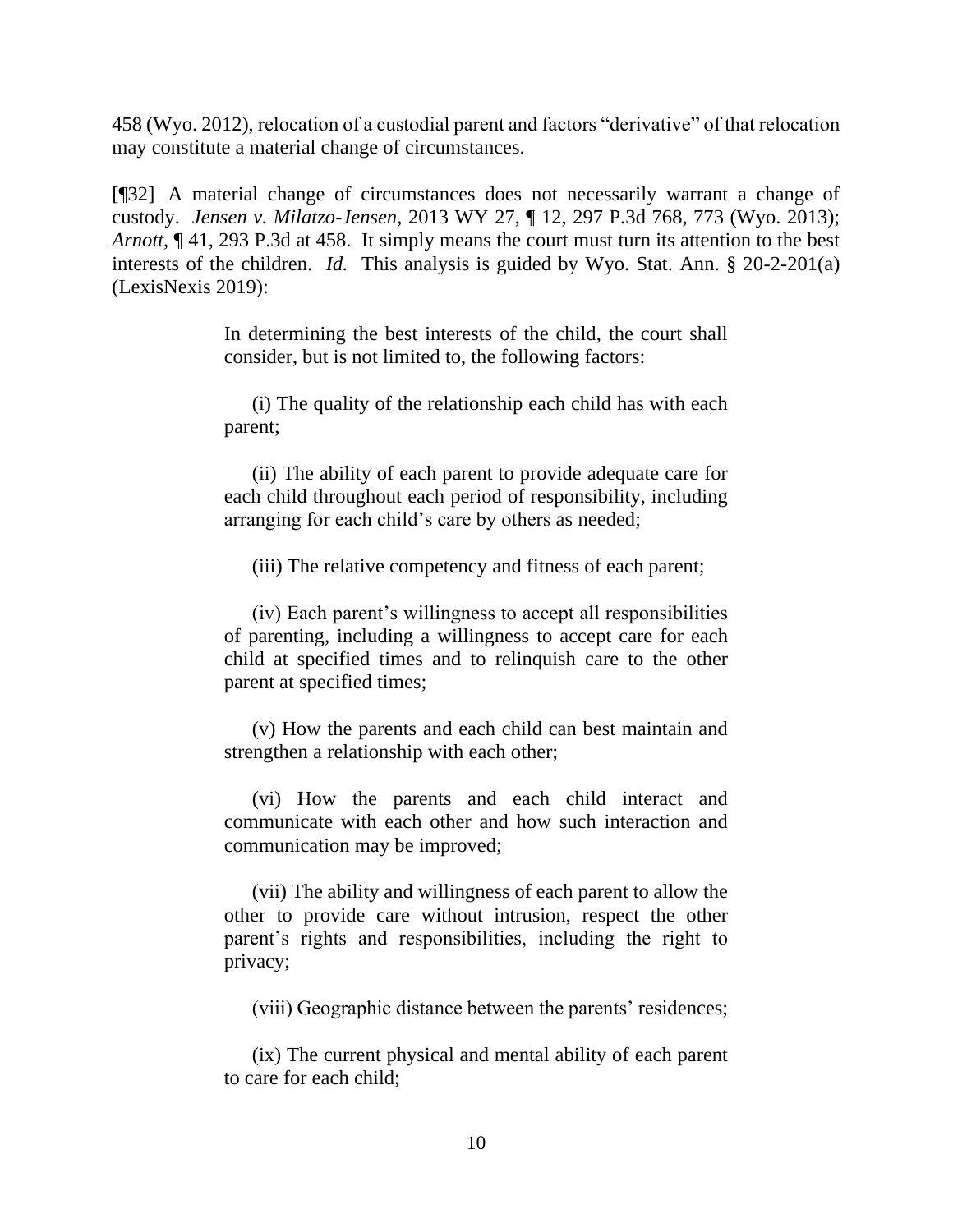### (x) Any other factors the court deems necessary and relevant.

[¶33] Subsection (x) allows the court to consider other relevant factors. We have recognized that, when the custodial parent relocates, additional non-exclusive factors may be important to the best interests analysis. These factors include "'the attributes and characteristics of the parents and children and how the children have fared under the original custody and visitation arrangement, the relocating parent's motives for proposing the move, and whether reasonable visitation is possible for the remaining parent.'" *Paden v. Paden,* 2017 WY 118, ¶ 11, 403 P.3d 135, 139 (Wyo. 2017) (quoting *Arnott*, ¶ 33, 293 P.3d at 455). *See also, Ianelli,* ¶ 34, 444 P.3d at 70. "'Depending on the case, different factors will present a greater need for emphasis.'" *Paden,* ¶ 11, 403 P.3d at 139 (quoting *Pahl v. Pahl*, 2004 WY 40, ¶ 10, 87 P.3d 1250, 1254 (Wyo. 2004)).

[¶34] Looking at§ 20-2-201(a), the district court found the parents equal with regard to subsections (i), (ii), (iii), (iv), (v), the aspect of (vi) that pertains to how the parents interact and communicate with the children, and (ix). Specifically, the district court concluded both parents had "really outstanding relationships with the children" (i); each had the ability to provide for the children during his or her period of responsibility (ii); each was fit and competent to care for the children (iii); each had demonstrated a willingness and a desire to accept care for the children at specified times (iv); each had demonstrated an understanding that one of the ways he or she can best maintain and strengthen the relationship with the children is by "being with them, by being [a] hands-on parent[]" (v); each effectively communicated with the children and provided significant love and support (part of vi); and both parents were well-equipped to serve as primary custodian of the children (ix).

[¶35] Nevertheless, the court expressed concern about the parties' abilities to co-parent their children, which pertains to the part of  $\S 20-2-201(a)(vi)$  addressing the parents' ability to "interact and communicate with each other and how such interaction and communication may be improved" and subsection  $(vii)$  – "the ability and willingness of each parent to allow the other to provide care without intrusion, respect the other parent's rights and responsibilities, including the right to privacy." The court indicated these factors favored Mother. According to the court, Mother did an outstanding job of communicating with Father in a solicitous and conciliatory tone, while Father was accusatory and negative toward Mother, often blaming her for the children's struggles. He admitted he had referred to her as a "whore," albeit outside the presence of the children, and suggested in his trial testimony that she was a thief who could not be trusted with the address of the place he stayed when he visited the children in Arizona.

[¶36] The district court continued: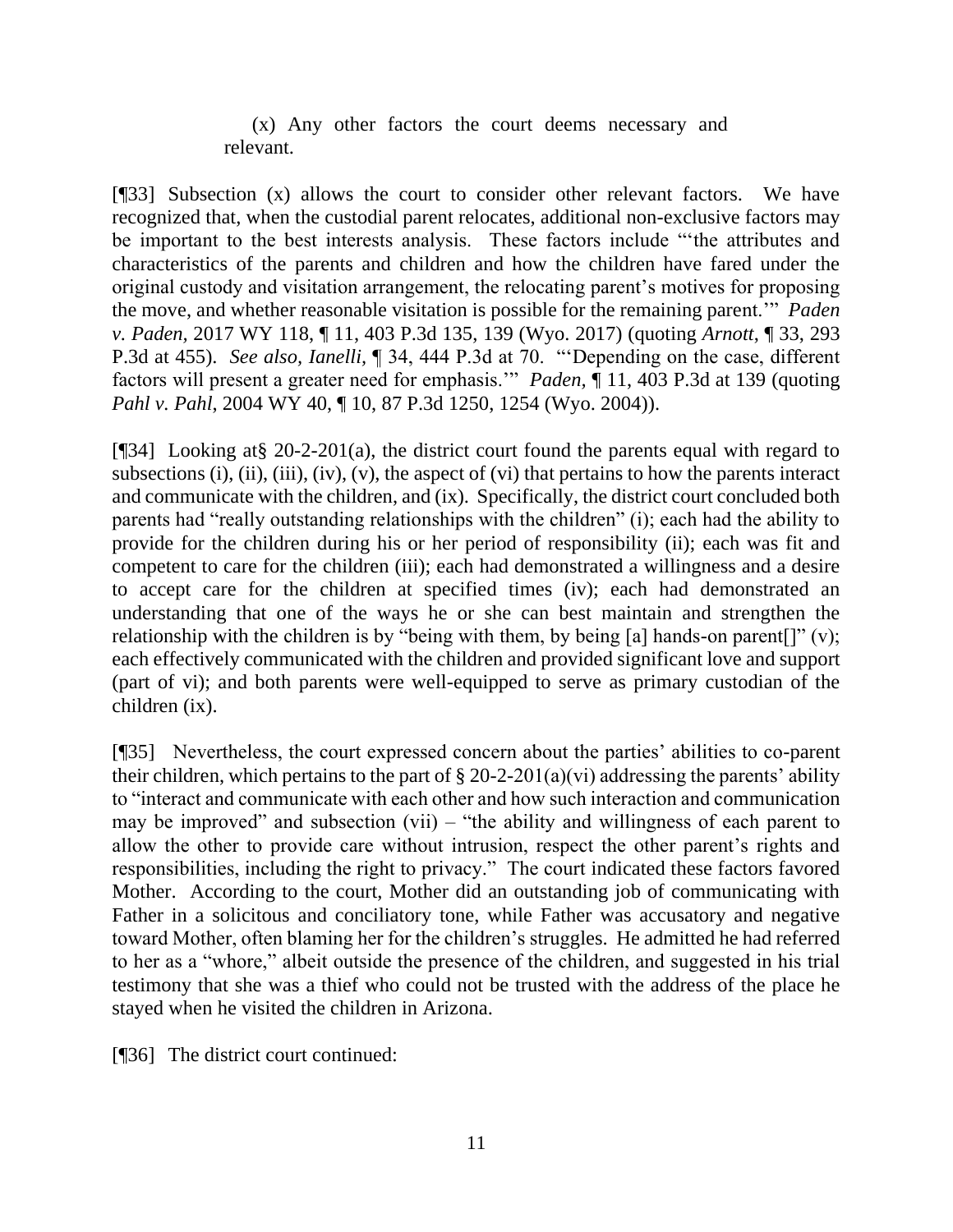What is even more troubling, though, is Father's apparent failure or refusal to take affirmative steps to become an involved participant in the children's lives in Arizona. His attitude also seems to be that because he does not agree with the move, . . . he will not commit his time and energy to participating in the children's lives there.

The few times he has traveled to Arizona to visit the children over the last year, Father has refused to take them to their recreational activities or otherwise attempt to meet their friends, their friends' parents, and their coaches. He does not know the names of most of the individuals who provide dayto-day care for his children, even though that information is readily available to him and the opportunities to develop relationships with those individuals is also readily available to him. Even though his schedule is by all accounts flexible and his financial resources significantly greater than Mother, he never once, by his own admission, traveled to Arizona just to spend some time in the boys' schools, get to know their teachers, take them to soccer practice or meet their therapist.

. . . While it is very true that Mother's decision to move created this situation, and Father certainly has . . . no obligation to agree with or support that decision, to be taken seriously as a viable co-parent, Father . . . does have an obligation to demonstrate that he will and wants to be intimately involved in his children's lives no matter where they live. He has not done that and instead has adopted a role of insolen[ce] and resentment, allowing that attitude to serve as a barrier to providing meaningful support to his sons on a daily basis. He is willing and able to parent but only on his own terms and on his own turf.

As a result, the [c]ourt cannot and does not conclude that a change in custody is warranted and the [c]ourt will deny [Father's] petition to modify custody.

[¶37] Father generally does not contest the district court's factual findings; however, he asserts the district court abused its discretion by failing to consider factors specific to Mother's relocation. He likens this case to *Ianelli,* ¶¶ 34-36, 444 P.3d at 70, where we remanded for the district court to consider the mother's motives for moving and the father's ability to continue to exercise visitation.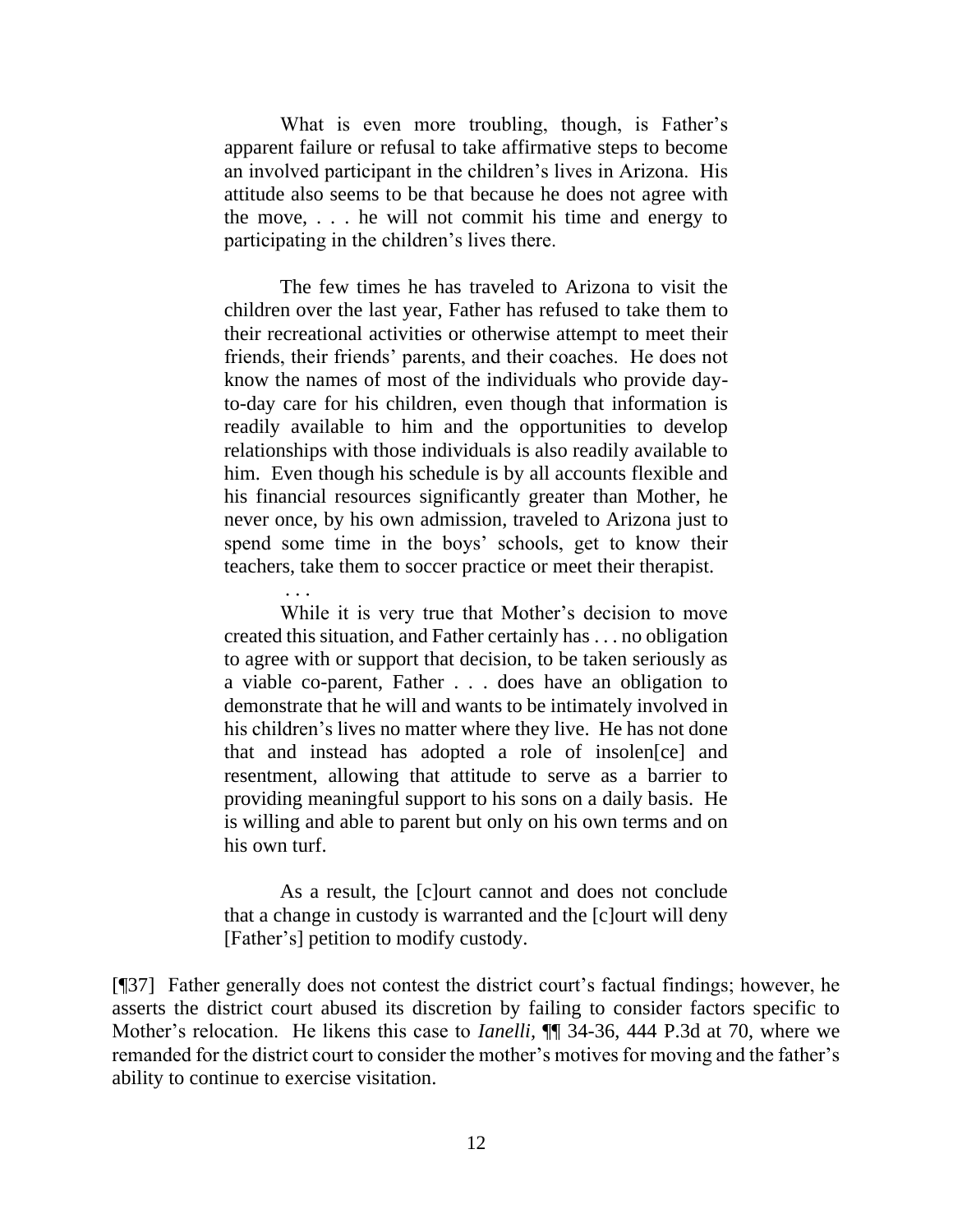[¶38] There is an important difference between this case and *Ianelli* – neither party here requested findings under W.R.C.P. 52(a)(1)(A). *Id.,* ¶ 41, 444 P.3d at 71 (Kautz, J., specially concurring) (recognizing "a Rule 52(a) request" was made in *Ianelli*). Under Rule 52(a)(1), when the court holds a bench trial, "it shall not be necessary for the court to state its findings, except generally for the plaintiff or defendant." However, Rule  $52(a)(1)(A)$  states: "If one of the parties requests it before the introduction of any evidence, with the view of excepting to the decision of the court upon the questions of law involved in the trial, the court shall state in writing its special findings of fact separately from its conclusions of law." Given there was no request for findings under Rule  $52(a)(1)(A)$  in this case, the district court was required only to find generally for Mother. With regard to the relocation factors, specifically, this Court stated in *Cook v. Moore,* 2015 WY 125, ¶¶ 11-12, 357 P.3d 749, 752-53 (Wyo. 2015), that the district court is not required to explicitly rule on the relocation factors as long as there is some indication it considered them.<sup>2</sup>

[¶39] While the district court did not specifically articulate each of the factors pertaining to Mother's relocation or explain, with particularity, how those factors informed its decision, the record reflects the court considered Mother's relocation. Father claims the district court failed to adequately address how the children fared under the existing custody order. We disagree with Father's reading of the record. The court discussed how the children fared under the original custody order, both before and after Mother's relocation. It discussed the children's behavioral, social, and academic issues and noted they struggled in both Wyoming and Arizona. The district court's findings are supported by the record and indicate it considered this factor neutral.

[¶40] Father argues the children's behavioral and social problems developed after Mother became the primary custodian (regardless of where she and the children resided). He does not, however, direct us to evidence showing that the children's behavior deteriorated as the result of Mother being the primary custodian. Mother testified TKK was diagnosed with autism prior to the divorce and his impulsiveness and communication difficulties, which resulted in aggressive behavior, were caused by the autism and/or other developmental issues. Thus, it is reasonable to infer that TKK's behavioral difficulties preceded the divorce and did not originate when Mother became primary custodian. Father does not direct us to any evidence showing KBK's behavior was better prior to Mother being named primary custodian or specifically linking his behavioral problems to Mother's parenting.

<sup>&</sup>lt;sup>2</sup> As always, we "encourage district courts to place on the record the facts crucial to their child custody decisions" regardless of the lack of a mandatory requirement or a Rule 52(a)(1)(A) request. *Ianelli,* ¶ 41, 444 P.3d at 71 (Kautz, J., specially concurring) (citing *TW v. BM*, 2006 WY 68, ¶ 14, 134 P.3d 1262, 1266 (Wyo. 2006); *Fergusson v. Fergusson*, 2002 WY 66, ¶ 15, 45 P.3d 641, 645-46 (Wyo. 2002)). *See also, Booth,* ¶ 22, 432 P.3d at 909 ("To play fair, a trial judge relying on discretionary power should place on record the circumstances and factors that were crucial to his determination. He should spell out his reasons as well as he can so that counsel and the reviewing court will know and be in a position to evaluate the soundness of his decision.") (citations omitted).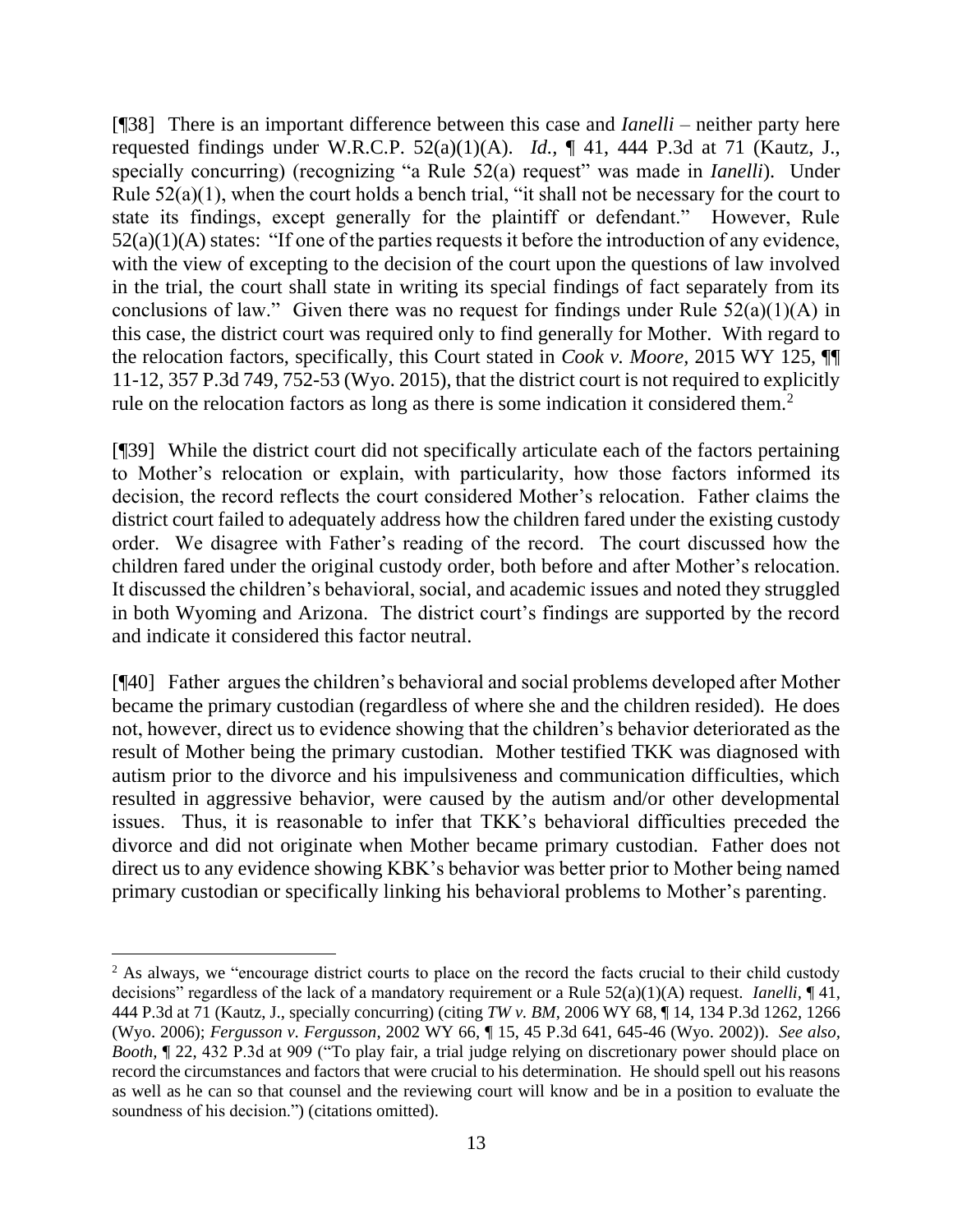[¶41] The next relocation factor which Father claims did not receive adequate attention by the district court is Mother's motives for moving to Arizona. Mother stated she moved so she could attend school at ASU, access more resources for TKK's special needs, and to distance herself from Father. As we set out in Paragraph 30, above, the district court discussed Mother's motives for moving to Arizona in concluding there was a material change of circumstances.

[¶42] Father claims the district court abused its discretion by failing to separately consider Mother's motives in determining the children's best interests. The same evidence often pertains to both the material change of circumstances and to the children's best interests. *Arnott,* ¶ 41, 293 P.3d at 458 ("We note that the district court was able to consider a great deal of evidence bearing on the best interests of the children in addressing the issue of whether there had been a material change in circumstances."). Contrary to Father's assertion, the district court briefly referred to its earlier discussion of Mother's motives during its best interests analysis. It stated: "While Mother can and has been faulted for some of her motives in moving with the children to Arizona, she has demonstrated an outstanding track record for communicating with Father regarding all facets of the children's lives." Moreover, the "'failure to explicitly comment on a . . . factor in the district court's opinion letter or order does not necessarily indicate that the court failed to consider that factor.'" *Paden,* ¶ 12, 403 P.3d at 140 (quoting *Hayzlett v. Hayzlett*, 2007 WY 147, ¶ 10, 167 P.3d 639, 642 (Wyo. 2007)). The district court clearly had Mother's motives for moving to Arizona in mind when it made its decision.

[¶43] Additionally, the record shows Mother's motives for moving would not necessarily weigh heavily in Father's favor. We consider "whether the relocating parent's motives for proposing the move are legitimate, sincere, [and] in good faith[.]" *Love v. Love,* 851 P.2d 1283, 1288 (Wyo. 1993). The district court found some of her stated reasons for the move had not panned out, and the record supports that. At the time of the trial, Mother had only completed one class at ASU, and that was online, so she could have accomplished the same thing in Laramie County. However, the evidence, when reviewed in the light most favorable to Mother, showed there were extenuating circumstances that interfered with her educational plans, including illness and the cost and time involved with litigating this matter.

[¶44] As the district court noted, Mother's goal of accessing additional resources for TKK's special needs in Arizona had not been accomplished at the time of trial. In fact, TKK received fewer minutes of special education at his school in Arizona than he had in Laramie County. However, Father does not direct us to any objective evidence showing a direct negative impact on the quality of TKK's education or his academic performance. During the trial, Mother testified TKK had recently been reevaluated to determine his precise disabilities so he could have access to additional resources in Arizona in the future.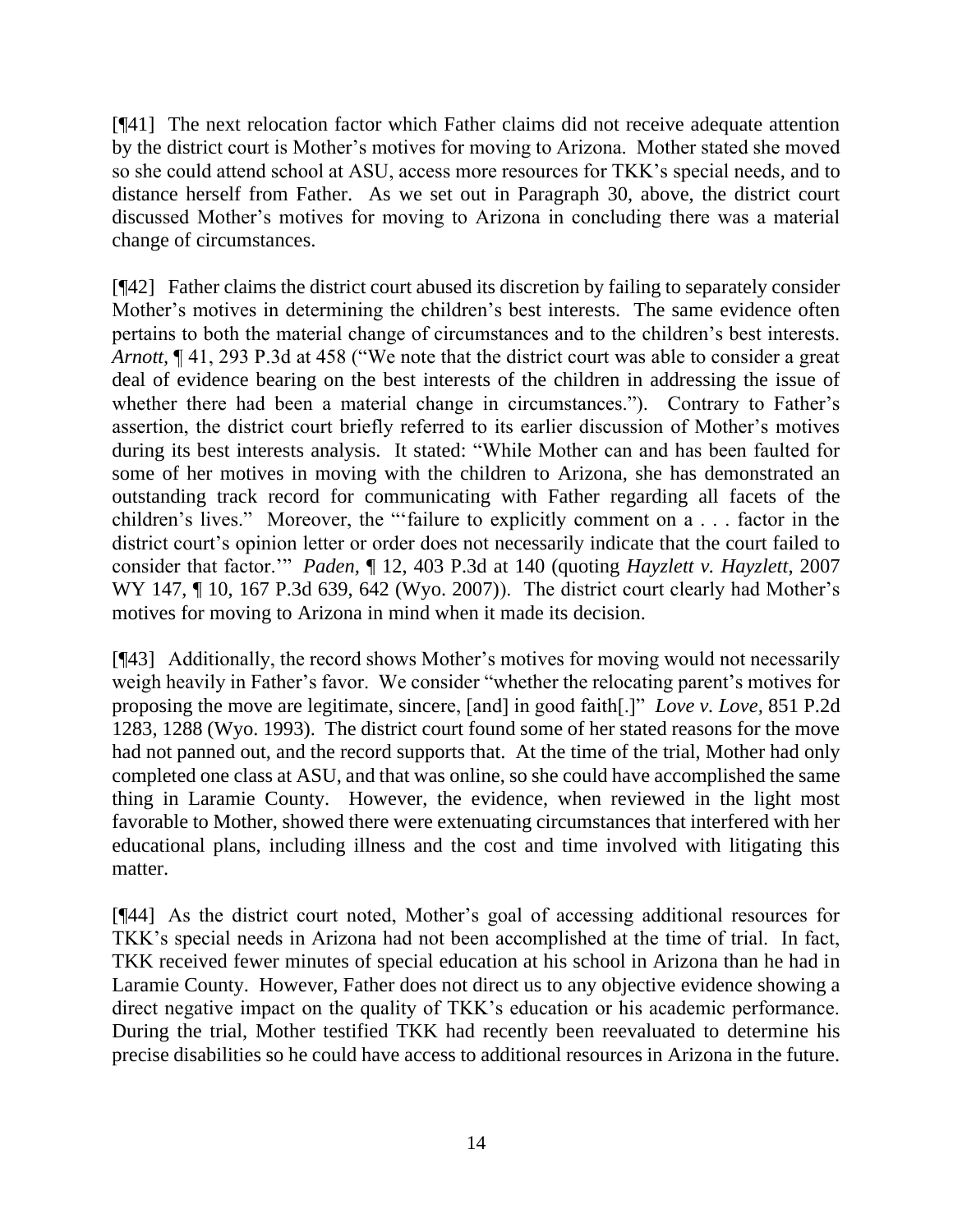[¶45] Mother also testified that she moved to get away from Father's "constant control." On its face, this admission would seem to be an improper motive for moving. However, in Paragraphs 35 and 36, we recited the district court's fact finding about Father's controlling and belittling behavior toward Mother, which provides some legitimacy to her stated reason for moving. While moving the children away from the noncustodial parent will typically impact the children's relationship with the noncustodial parent and be contrary to the children's best interests, it is not improper for the court to consider the noncustodial parent's inappropriate behavior in its analysis. *See, e.g., Olsen v. Olsen,* 2013 WY 115,  $\P$  17-18, 310 P.3d 888, 893 (Wyo. 2013) (remarking on the father's controlling behavior in upholding the district court's refusal to grant his request for a change of custody after the mother relocated to another state). As the district court noted, the totality of the evidence on this factor shows some of Mother's decision-making regarding the move may have been questionable; however, it did not necessarily show Mother's motives for moving were not legitimate, sincere, or in good faith. *Love,* 851 P.2d at 1288. The district court's findings indicate it weighed this factor slightly in favor of Father.

[¶46] The last factor Father claims the district court did not adequately address is whether reasonable visitation is possible for him. The court commented several times about the distance between Laramie County and Arizona. *See* § 20-2-201(a)(viii) (geographic distance between the parents' residences). The district court also recognized there were problems with visitation, remarking that Mother's relocation had caused the "children, both of whom continue to struggle socially and behaviorally, to be exposed to constant travel, disruption, and changes in environment just to be able to spend time with both parents." The evidence clearly supports that finding. The decree provided for alternate weekend visitation (or overnight on Wednesdays), two uninterrupted weeks in the summer, and holidays. Father either had to travel to Arizona to exercise visitation or the children had to travel to Wyoming. On weekends, a great deal of travel was required for a relatively short visit. This factor, therefore, weighed in favor of Father.

[ $[$ 47] The district court was charged with balancing the § 20-2-201(a) factors, together with the relocation factors, to determine whether it was in the children's best interests to modify custody. Some of the factors weighed equally for both parents, some were neutral, some favored Mother, and some favored Father. In balancing the factors and determining whether a change of custody was in the children's best interests, the district court had to keep in mind that changes in primary custody generally are not favored and may deprive the children of stability. *See Hanson,* ¶ 48, 280 P.3d at 1200 (citing *Morris v. Morris,* 2007 WY 174, ¶ 27, 170 P.3d 86, 93 (Wyo. 2007)); *Womack v. Swan,* 2018 WY 27, ¶ 14, 413 P.3d 127, 134 (Wyo. 2018) (citing *Williams v. Williams*, 2016 WY 21, ¶ 30, 368 P.3d 539, 549 (Wyo. 2016) (other citation omitted).

[¶48] Father would have us reweigh the evidence in this case to place greater emphasis on the factors that favored him as primary custodian. The task of weighing the evidence is left to the district court; we do not reweigh the evidence on appeal. *Bruegman v.*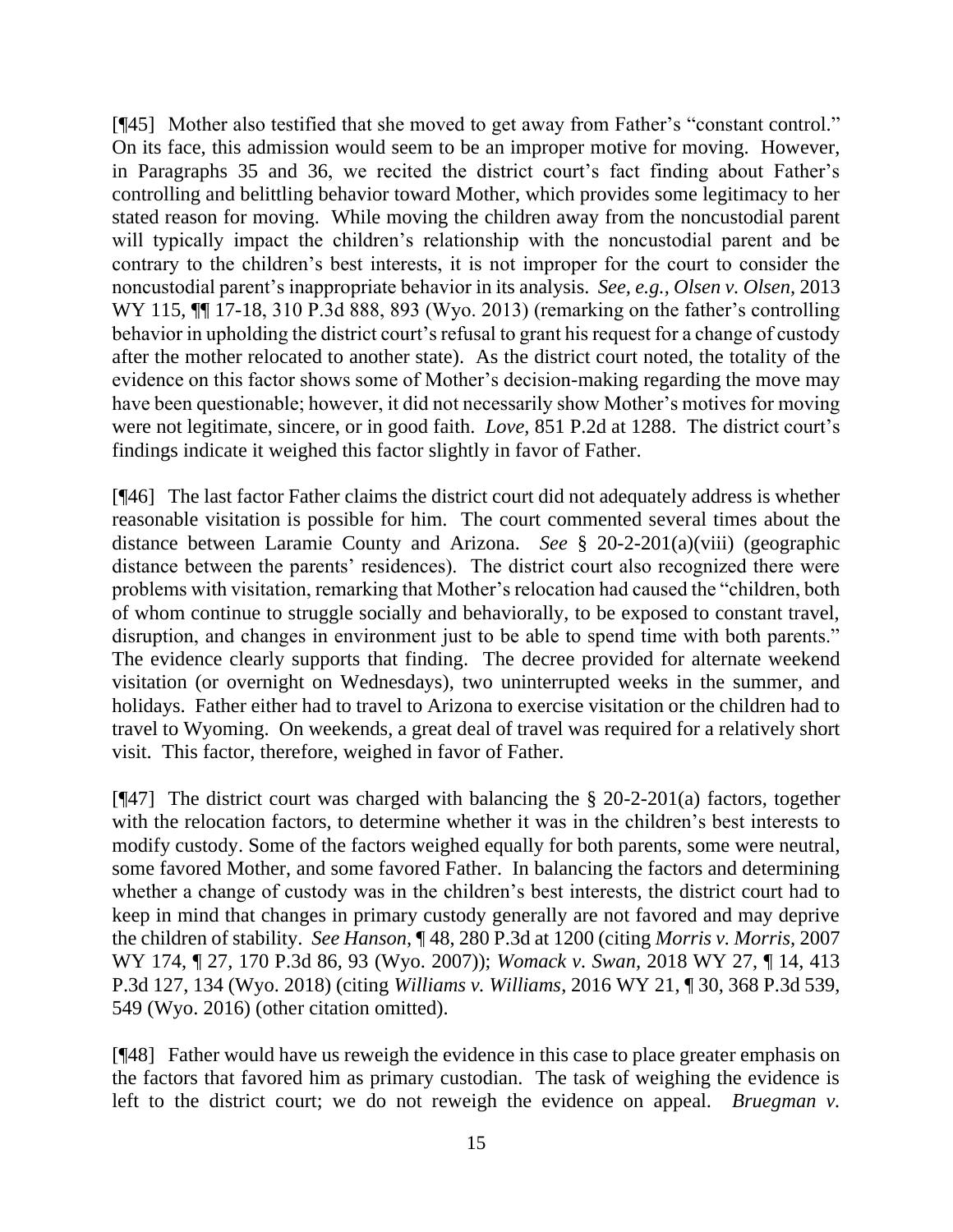*Bruegman,* 2018 WY 49, ¶ 57, 417 P.3d 157, 174 (Wyo. 2018). *See also, Jackson v. Jackson*, 2004 WY 99, ¶ 15, 96 P.3d 21, 26 (Wyo. 2006).<sup>3</sup> "Our task is simply to determine whether, examining the record in the light most favorable to the successful party, the district court could have reasonably concluded as it did.'" *Walker,* ¶ 21, 311 P.3d at 175 (quoting *Hanson,* ¶ 13, 280 P.3d at 1192)). The record before us, when viewed in accordance with our standard of review, contains ample evidence to support the district court's decision. The district court did not abuse its discretion by refusing to change primary custody of the children.

## *3. Visitation*

[¶49] As we stated above, the district court concluded the children were being harmed by the alternate weekend visitation schedule. Yet, it refused to consider modification of visitation, claiming it did not receive any evidence or argument from the parties on the issue. The court stated that, despite the obvious problems with the current visitation schedule, it could not fashion a revised visitation schedule.

[¶50] We agree the parties' trial presentations primarily addressed custody and child support. However, the record contains significant evidence showing how the visitation schedule was not working for the best interests of the children and addressing potential alternative schedules.

[¶51] Mother testified she had continued to honor the visitation schedule after the move but admitted the "back and forth" had been confusing and had affected the children. Father testified the weekend visitation schedule was difficult given the distance between the parties' residences and the short duration of the visits. Father explained the routine for his weekend visitation with the children as follows:

> Q. Mr. Kimzey, my first question has to do with visitation. Can you tell the Court what the current decree dictates for your weekend visitation? What [are] the time exchanges?

> A. Friday at 2:00 p.m. is when I'm allowed to pick them up and drop them off Sunday at 2:00 p.m.

> Q. And since this move of the children to Arizona, explain to the Court how that decree has been met or not met.

<sup>&</sup>lt;sup>3</sup> The GAL presents a litany of criticisms of the district court's findings on the various best interests factors in § 20-2-201(a). Like Father, the GAL encourages us to reweigh the evidence, which we do not do. *Id.* Moreover, the GAL's analysis disregards the standard of review which requires us to give every favorable inference to Mother's evidence, while omitting any consideration of the evidence presented by Father. *Jacobson,* ¶ 14, 426 P.3d at 820; *Meehan-Greer,* ¶ 14, 415 P.3d at 278-79.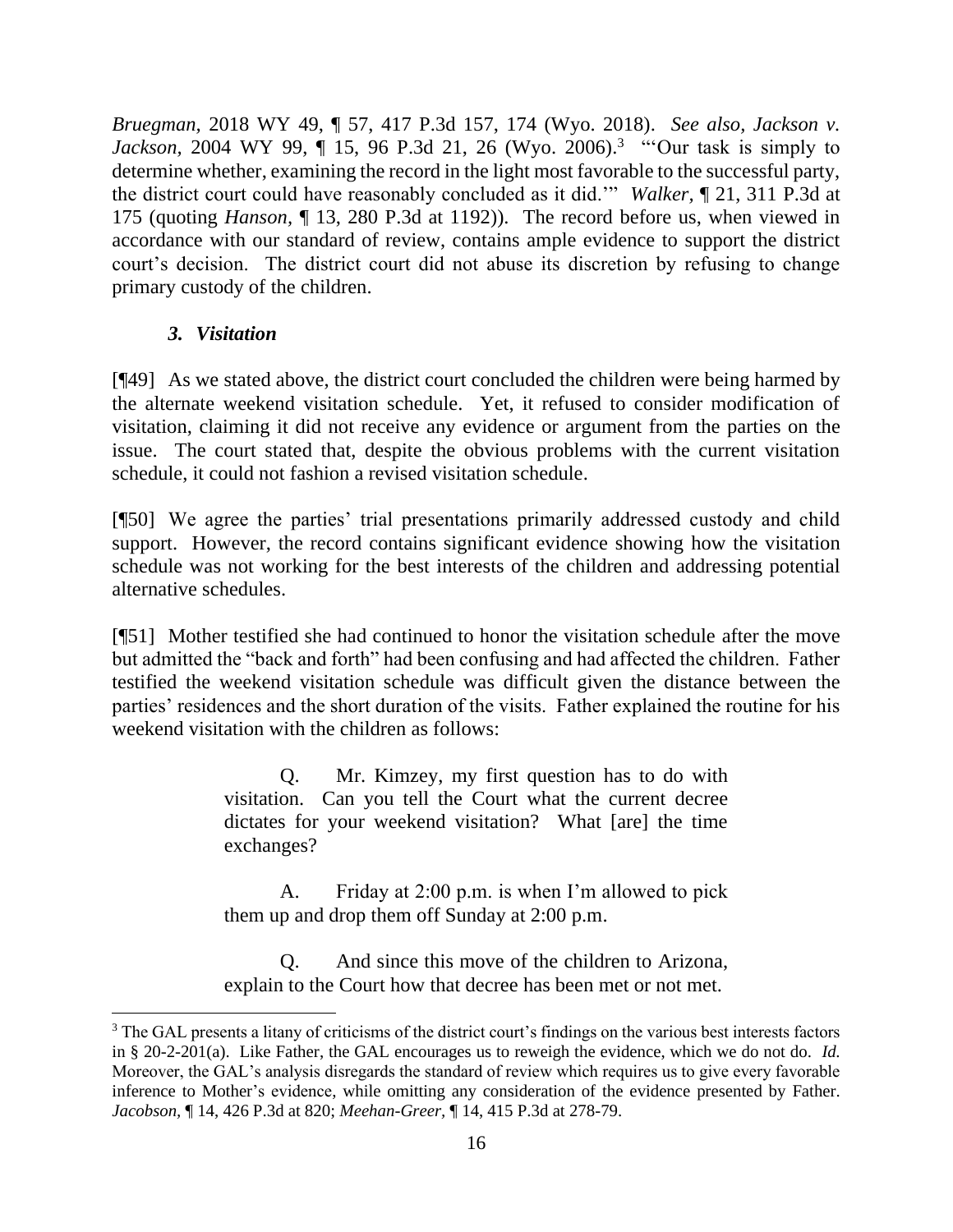A. It's been, you know, almost impossible to get the children by 2:00 because they're in school until about at 3:30. If they come here for the weekend, I don't get them until sometimes 10 o'clock at night from [Denver International Airport], so we get home right at 1:00 a.m. which is why I elect to go to Arizona.

The [d]ecree was kind of set up based on the . . . four-day week of school,<sup>4</sup> so Friday wouldn't be an issue. And Sundays I do everything to get them back in Arizona – or back to Mother by 2:00 p.m.

Q. So has this cut into your visitation time?

A. Yes.

Q. So when you travel to Arizona, about how much time do you get with your children?

A. All day Saturday until 2:00 on Sunday and by the time we pick them up Friday after school, we usually get something to eat and drive back to [the place they stayed in Arizona] and it's, you know, time to start calming down, trying to figure out what they did for school and kind of catch up and it's bedtime.

Q. When the children travel to Wyoming, how much time do you get with them?

A. Most of the time if it's Saturday, that's about it. By the time I drive to Denver [on Sunday] and get on the airplane, you know, it's kind of hard to spend quality time with them in the car and on the plane, but we do what we can. So not a lot of time.

(footnote added). He said that, when the children came to Wyoming, he also split his time with his and Mother's extended families so they can see the children. Father stated it would be difficult for him to exercise Wednesday night visitation because of his work. Transportation costs associated with the alternate weekend visitation was also an issue.

<sup>&</sup>lt;sup>4</sup> The Carpenter elementary school that TKK attended apparently had a four-day school week.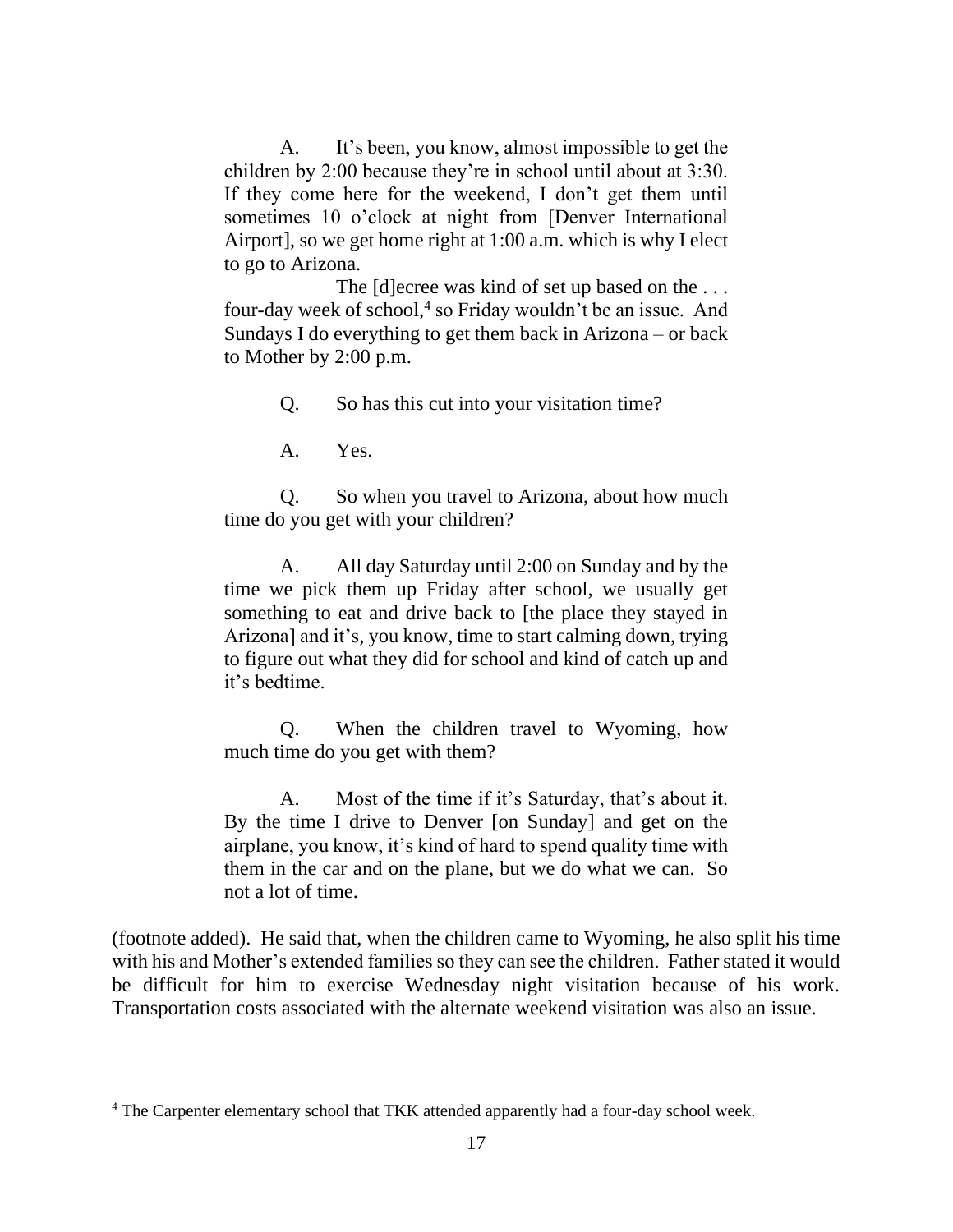[¶52] Mother generally did not dispute Father's testimony regarding visitation. However, she stated she has offered Father opportunities to extend his time with the children when he travels to Arizona. She told him he could return the children later than 2:00 p.m. on Sundays and he could pick up KBK at 2:00 on Fridays, rather than 3:30 when TKK gets out of school. He did not, however, take advantage of those opportunities.

[¶53] "Once a material change in circumstances has been found, a court may consider all factors that affect the best interests of the children, and is not limited to the factors identified by the parties." *Booth,* ¶ 21, 432 P.3d at 909. "[T]he court is required to make an independent determination about what, if any, modification [of visitation or custody] is in the children's best interest." *Id.* "Ultimately, the 'goal to be achieved is a reasonable balance of the rights and affections of each of the parents, with paramount consideration being given to the welfare and needs of the children.'" *Pace v. Pace,* 2001 WY 43, ¶ 11, 22 P.3d 861, 865 (Wyo. 2001) (quoting *Leitner v. Lonabaugh,* 402 P.2d 713, 720 (Wyo. 1965), *overruled on other grounds by Bruegman,* ¶¶ 13-16, 417 P.3d at 162-63)). *See also, Zupan v. Zupan,* 2010 WY 59, ¶ 13, 230 P.3d 329, 333 (Wyo. 2010).

[¶54] After concluding the current schedule was not operating in the children's best interests, the district court, nevertheless, ruled there was no evidence from which it could devise a new visitation schedule. We disagree. Father stated in his pretrial memorandum that "[g]iven the distance between the parties' residences, standard visitation would not be appropriate." In her pretrial statement, Mother proposed the visitation schedule be modified to allow Father two weekends per month, revolving around "the long weekends from school to maximize his visitation, i.e., weekends the children have a Friday or a Monday off school to enjoy the longer weekends with the children." With regard to holiday visitation, Mother proposed that the standard order apply except Father would have two consecutive years of spring break followed by one year for Mother and Christmas break would be divided in half based on the number of days the children were off school. She recommended that Father get all of summer break except the first week after school lets out, the two weeks before school starts, and three full nights during the break.

[¶55] Mother also testified about a potential new visitation schedule at trial. She stated that, under the decree, Father was entitled to approximately 120 days of visitation throughout the year, excluding holidays (every other weekend is 104 days and two weeks in the summer is 14 days, for a total of 118 days). Mother testified that, when she told Father she was moving, she proposed his summer visitation be extended to give him a total of 160 days of visitation. Near the end of the trial Mother testified:

> Q. What would you like to happen with weekend visitation?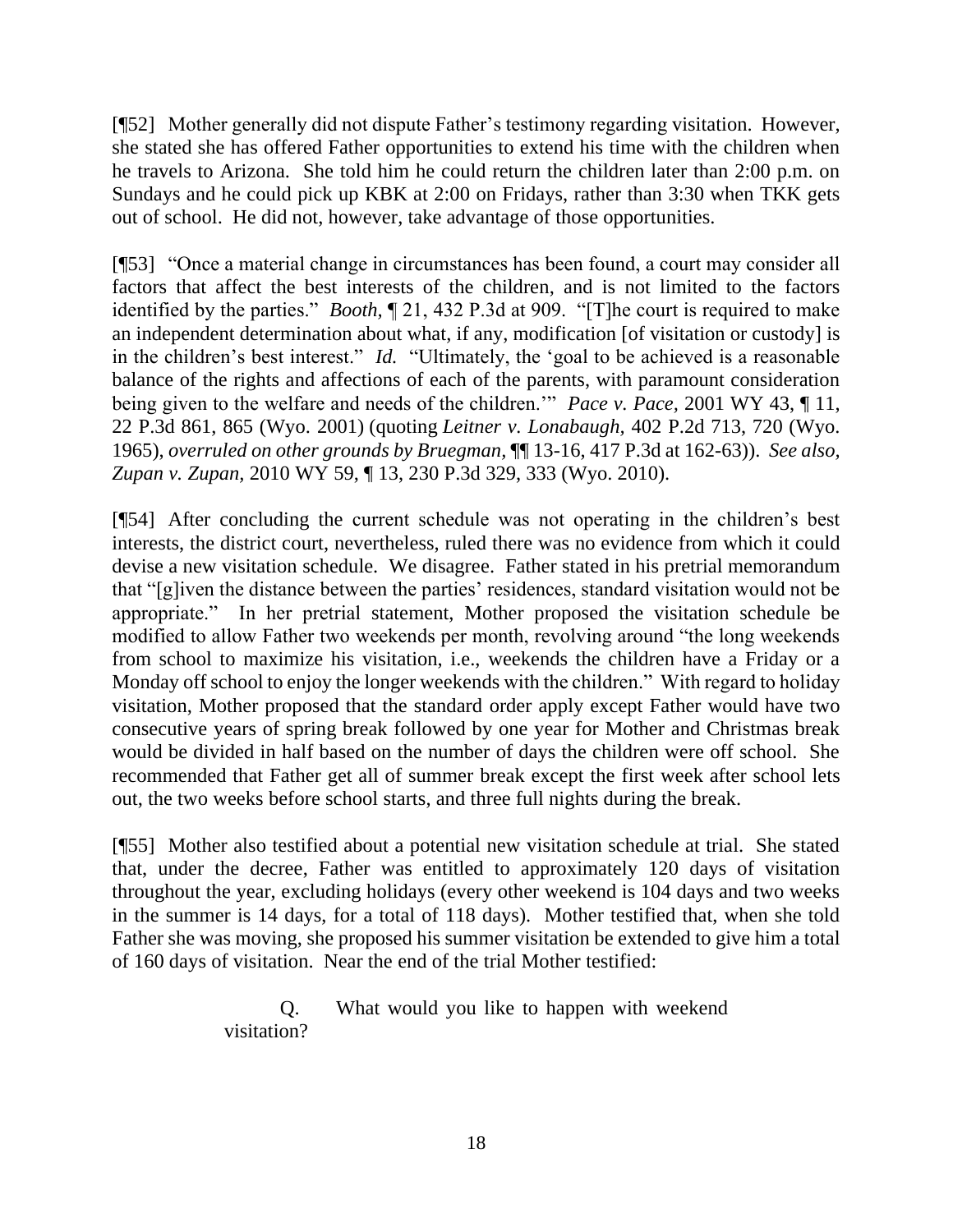A. That Father come to Arizona to be involved with the boys. He gets 60 days during the summer and extended weekends, and we split holidays.

[¶56] Father agreed that visitation with the boys in Wyoming was better when there were extended weekends, rather than just Friday afternoon through Sunday afternoon. Mother also mentioned the possibility of working visitation around Father's basketball coaching schedule, and the basketball schedules were admitted as exhibits at trial.

[¶57] Once the district court determined there was a material change of circumstances regarding custody and visitation and the children were being harmed by the current visitation schedule, it had the responsibility to fashion an order in the children's best interests. *Booth,* ¶ 21, 432 P.3d at 909 (citing *Forbes v. Forbes*, 672 P.2d 428, 429 (Wyo. 1983)). Contrary to the district court's ruling, there was enough information in the record for it to exercise its discretion to modify Father's visitation to fit the reality that the parties live hundreds of miles apart. We reverse that aspect of the district court's order and remand for the district court to devise a new visitation order in the children's best interests.

# *4. GAL's Arguments*

[¶58] The GAL makes several arguments in support of her assertion the district court did not adequately consider the children's rights. She argues the district court violated the children's right to due process of law when it enforced the trial time limit and prevented her from finishing her recommendation to the court. The GAL also asserts the district court erred by failing to set out, in its decision, its reasons for disregarding her recommendation.<sup>5</sup>

# *a. Time Limits*

[¶59] The district judge informed the parties and the GAL that the time for the two-day trial would be divided; Mother and Father would each be allocated five hours of time and the GAL would receive two hours. The GAL did not object to the length of the trial or to the distribution of time.<sup>6</sup> During the trial, the GAL cross-examined the parties' witnesses and presented a closing argument. The district court informed the attorneys throughout the trial of the amount of time they had used and the amount that remained from their allocated

<sup>&</sup>lt;sup>5</sup> The GAL maintains the children became indispensable parties to the modification action once she was appointed. We do not understand the significance of this argument, other than as a basis for asserting the district court deprived the children of due process of law. Given a GAL "acts as an advocate for the child," *Clark v. Alexander,* 953 P.2d 145, 153 (Wyo. 1998), we will, for the sake of this discussion, recognize the children had the right to due process, which was exercised by the GAL.

<sup>&</sup>lt;sup>6</sup> At the beginning of the trial, the district court stated that, although the GAL was originally supposed to get two hours to present her case, it was going to limit her to one and a half hours. The GAL objected and the district court reconsidered, stating it would "find" two hours for the GAL. The GAL did not claim the two-hour time limit was improper.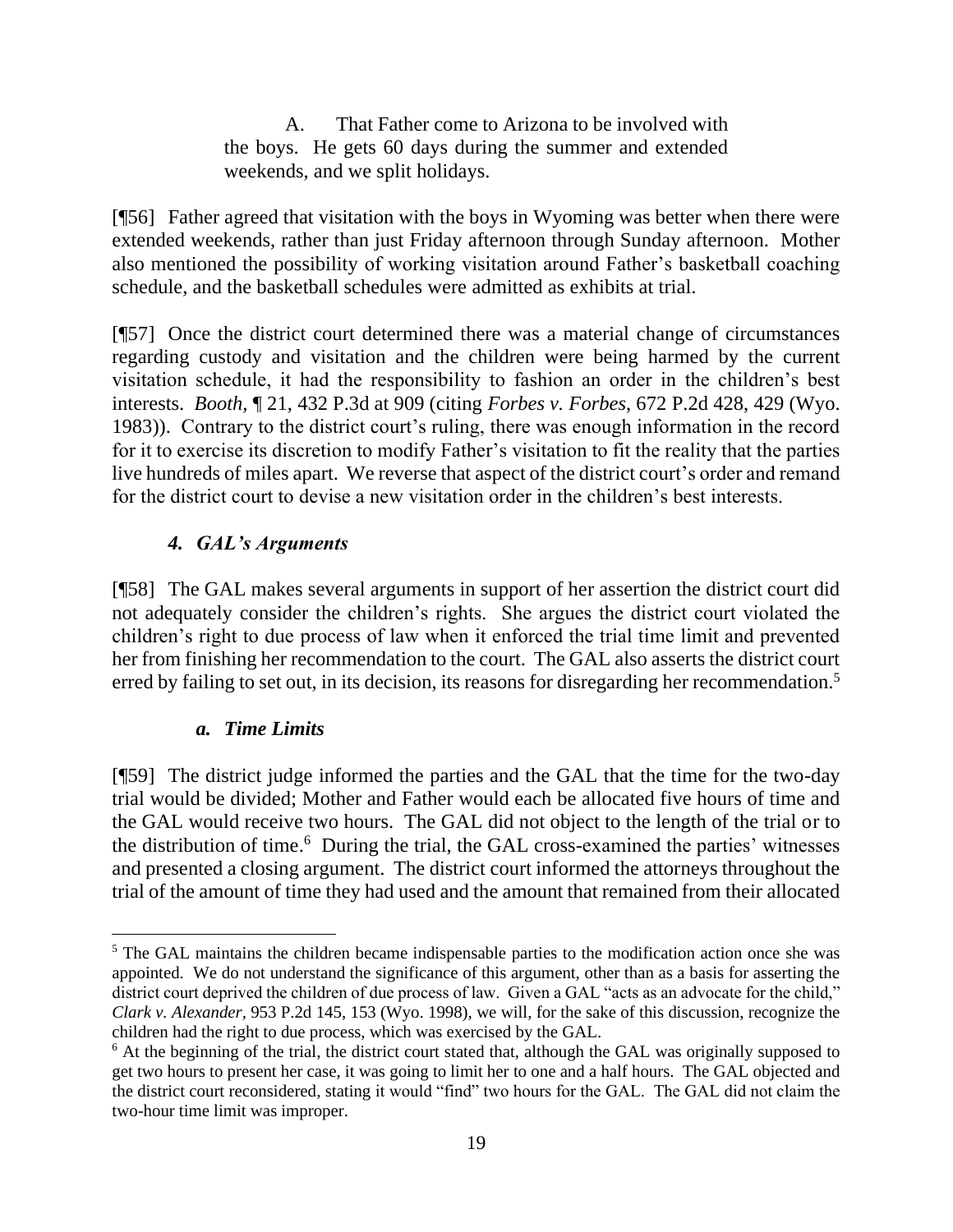totals. The GAL ran out of time during her closing argument; however, she did not object to the time limit or request additional time to finish explaining her recommendation to the court.

[¶60] A district court has considerable discretion in conducting trials and "'a legitimate interest in planning its schedule.'" *Lemus v. Martinez,* 2019 WY 52, ¶ 39, 441 P.3d 831, 840 (Wyo. 2019) (quoting *JKS v. AHF* (*In re ARF*)*,* 2013 WY 97, ¶ 34, 307 P.3d 852, 859 (Wyo. 2013)). Thus, "a court may limit the length of the trial and the amount of time the litigants have to present their cases, so long as it complies with the dictates of due process." *Id.*

[¶61] Generally, we review a district court's scheduling decisions for abuse of discretion. *Lemus,* ¶ 40, 441 P.3d at 840 (citing *ARF,* ¶ 26, 307 P.3d at 858). Here, the GAL did not object to the time limitation, request additional time, or make an offer of proof describing the recommendation she was unable to make because of the district court's time limit. Under our precedent, a party who fails to preserve an error waives any argument that the district court abused its discretion. *Lemus,* ¶ 40, 441 P.3d at 840 (citing *JN v. RFSG (In re Paternity of HLG),* 2016 WY 35, ¶ 29, 368 P.3d 902, 909 (Wyo. 2016)).

[¶62] The GAL claims the waiver rule does not apply because the district court's failure to provide adequate time impacted the children's fundamental right to due process. Due process provides a party notice and an opportunity to be heard, and we have recognized it as a fundamental right under some circumstances. *Lemus,* ¶ 34, 441 P.3d at 839. *See also, GS v. State* (*In the Interest of VS*)*,* 2018 WY 119, ¶ 25, 429 P.3d 14, 21-22 (Wyo. 2018) (considering a claim that the procedure used at a juvenile permanency hearing violated the parent's right to due process even though it was not raised below).

[¶63] The GAL does not describe to this Court the additional information she would have put forward had the district court not enforced the time limit. In other words, she does not explain how the children's opportunity to be heard was impacted. It was abundantly clear from the GAL's closing argument that she believed primary custody of the children should be awarded to Father. She reviewed the trial evidence using most of the factors set out in § 20-2-201(a). In fact, she refers extensively to her closing argument in her appellate brief. The GAL's failures "both on appeal and at trial to describe the evidence [s]he would have presented or its impact on the district court's custody decision provide no 'justification that would warrant our departure from [the waiver] rule.'" *Lemus,* ¶ 44, 441 P.3d at 841 (citing *Brown v. Brown,* 2016 WY 120, ¶ 16 n.3, 385 P.3d 321, 325 n.3 (Wyo. 2016)). 7

<sup>7</sup> As we noted in *Lemus,* ¶ 42 n.9, 441 P.2d at 840 n.9, some of our case law applies the plain error standard to review unpreserved claims that a district court violated a party's fundamental rights. If we were to consider this case under the plain error standard, the result would be the same. To establish plain error, the GAL must show "'1) the record is clear about the incident alleged as error; 2) the district court transgressed a clear and unequivocal rule of law; and 3) [the children were] denied a substantial right resulting in material prejudice.'" *Wyant v. State,* 2020 WY 15, ¶ 5, 458 P.3d 13, 16 (Wyo. 2020) (quoting *Sindelar v. State*,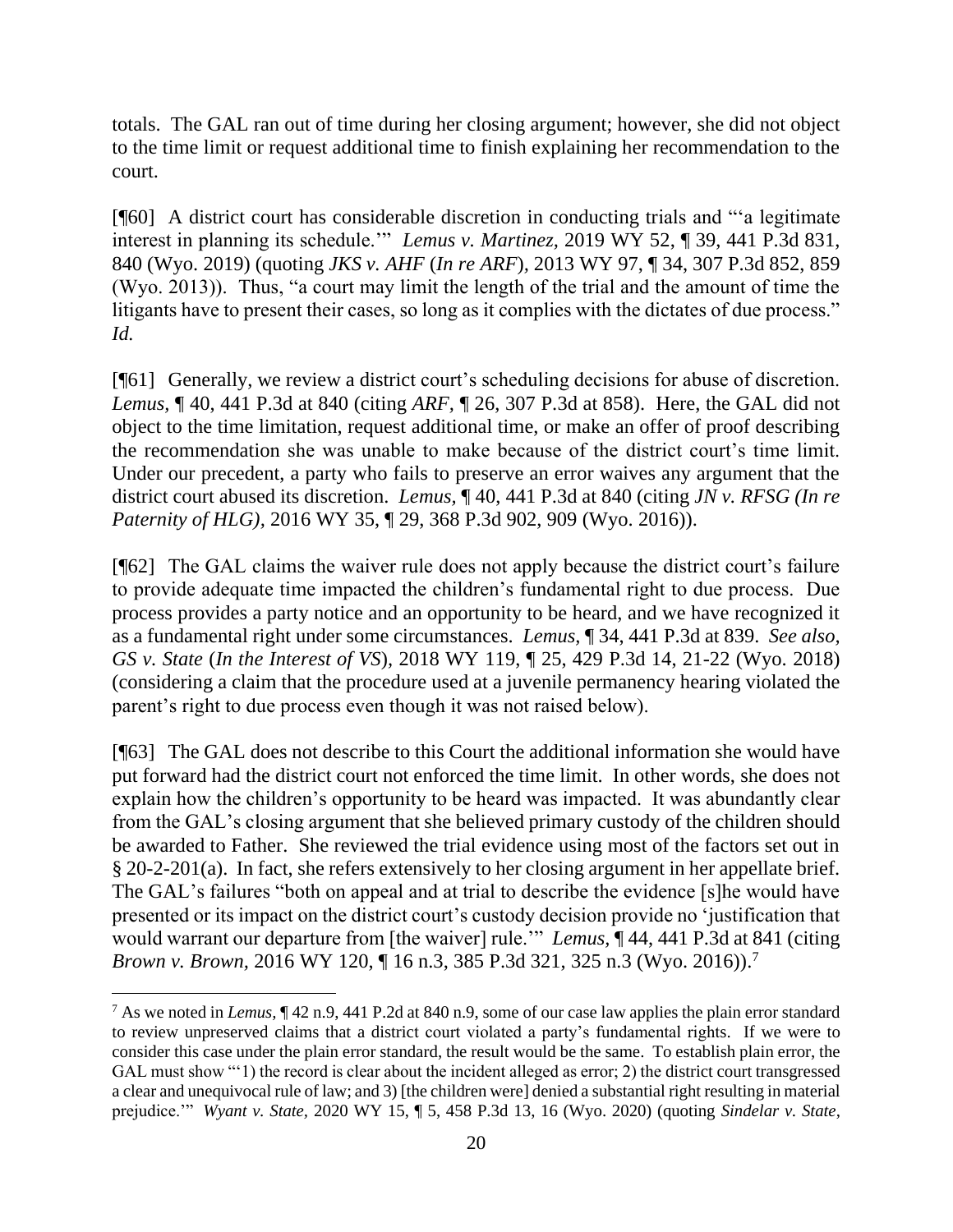## *b. Findings Regarding the GAL's Recommendation*

[¶64] The GAL claims the district court erred by not providing an explanation as to why it did not follow her recommendation. Her argument—that the district court is required, as a matter of law, to explain how it viewed the GAL's recommendation—raises a question of law, which we review de novo*. Hammons v. Table Mountain Ranches Owners Ass'n, Inc.,* 2003 WY 85, ¶ 12, 72 P.3d 1153, 1155 (Wyo. 2003) (citing *Stansbury v. Heiduck,* 961 P.2d 977, 978 (Wyo. 1998)).

[¶65] We explained the role of the GAL in child custody cases in *Clark,* 953 P.2d at 154:

[T]he attorney/guardian ad litem is to be an advocate for the best interests of the child and actively participate at the proceedings. As counsel, the attorney/guardian ad litem has the opportunity and the obligation to conduct all necessary pretrial preparation and present all relevant information through the evidence offered at trial. Recommendations can be made to the court through closing argument based on the evidence received.

The district court is under no compulsion to accept the GAL's recommendation. *JR v. TLW,* 2016 WY 45, ¶ 18, 371 P.3d 570, 577 (Wyo. 2016).

[¶66] As we noted earlier, it is always preferable that the district court explain the reasons for its decision. However, "[w]e have placed the onus on the parties to request findings of fact and conclusions of law pursuant to W.R.C.P. 52(a)[(1)(A)]." *Fergusson,* ¶ 15, 45 P.3d at 646. The GAL did not make a request under Rule  $52(a)(1)(A)$ ; therefore, no complaint can be made "about the absence of formal findings" regarding the GAL's recommendation. *Fergusson,* ¶ 15, 45 P.3d at 646 (citing *Resor v. Resor,* 987 P.2d 146, 148 (Wyo. 1999)).

[¶67] Nevertheless, the GAL asks us to adopt Mississippi law on this matter. Mississippi courts are required to "at least include a summary review of the recommendations of the guardian [ad litem] in the court's findings of fact" whenever appointment of a guardian ad litem is required by law. *Floyd v. Floyd,* 949 So.2d 26, 29 (Miss. 2007) (citing *SNC v. JRD,* 755 So.2d 1077, 1082 (Miss. 2000)). The courts must also include their reasons for rejecting the guardian ad litem's recommendations. *Id.* 

<sup>2018</sup> WY 29, ¶ 16, 416 P.3d 764, 768 (Wyo. 2018) (other citation omitted)). The GAL cannot satisfy the second and third parts of the plain error test because, by not describing the argument she would have made if she had more time, she has failed to show a violation of due process or how the children were prejudiced by any error.